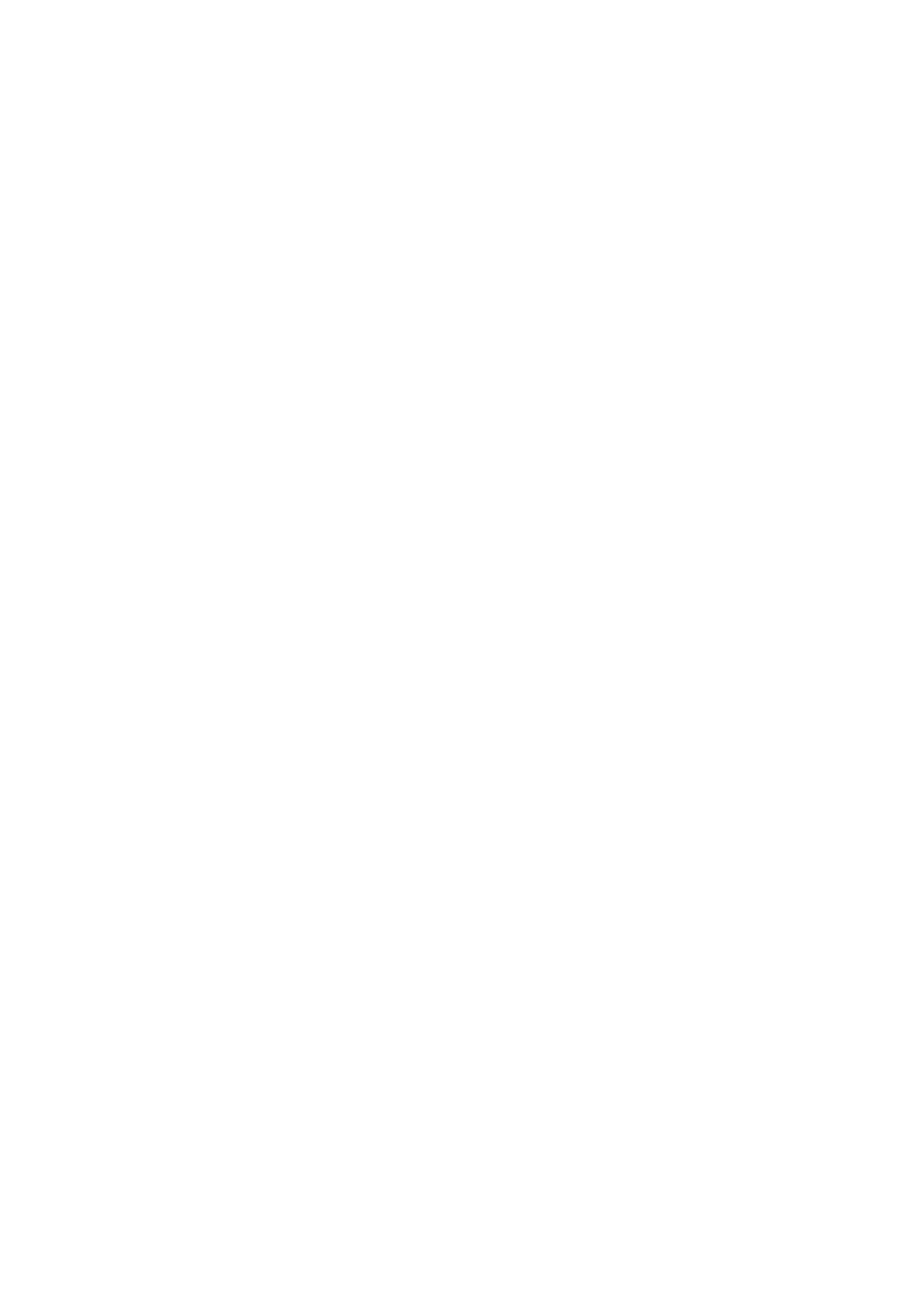## **East Riding of Yorkshire Council and Kingston upon Hull City Council:**

## **Joint Minerals Development Plan Document**

# **Sustainability Appraisal**

|               | <b>JOB NUMBER: 5049925</b> |            | DOC REF: 5049925 ERYC-KHCC Joint Minerals DPD<br>SA - Summary of Strategic Options Assessment (Final)<br>$V2.2$ .doc<br>Revision Date: 25 April 2008 |               |            |         |  |  |  |  |  |  |
|---------------|----------------------------|------------|------------------------------------------------------------------------------------------------------------------------------------------------------|---------------|------------|---------|--|--|--|--|--|--|
|               |                            |            |                                                                                                                                                      |               |            |         |  |  |  |  |  |  |
|               |                            |            |                                                                                                                                                      |               |            |         |  |  |  |  |  |  |
| $\mathcal{P}$ | Final                      | GK/LP      | MН                                                                                                                                                   | <b>JD/AH</b>  | JD         | 25/4/08 |  |  |  |  |  |  |
| 1             | Draft for comment          | GK.        | MН                                                                                                                                                   | <b>JD/AH</b>  | JD         | 29/2/08 |  |  |  |  |  |  |
|               |                            | Originated | Checked                                                                                                                                              | Reviewed      | Authorised | Date    |  |  |  |  |  |  |
| Revision      | Purpose<br>Description     |            |                                                                                                                                                      | <b>ATKINS</b> |            |         |  |  |  |  |  |  |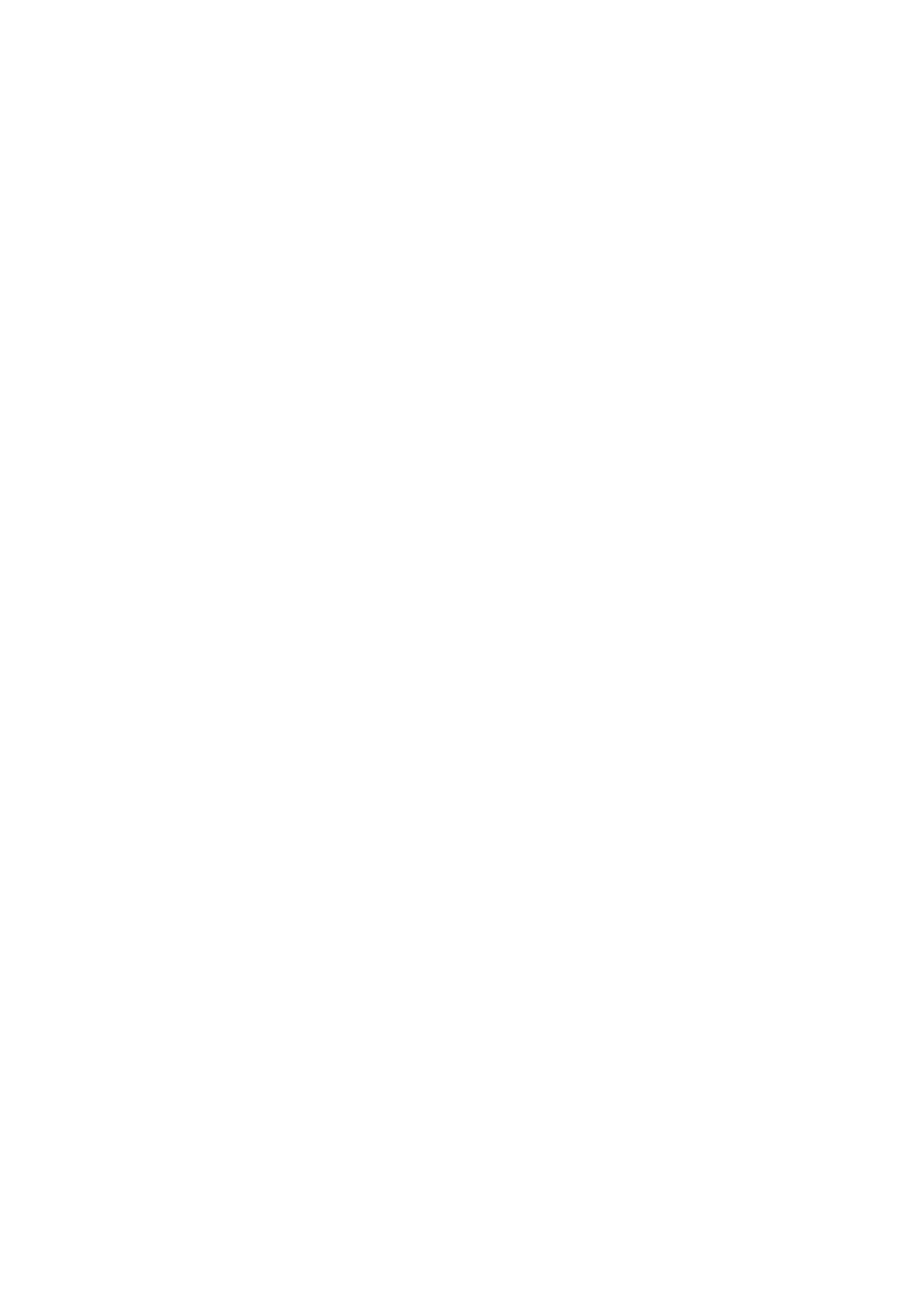## **Contents**

|    | <b>Section</b>                 | Page    |
|----|--------------------------------|---------|
| 1. | <b>Introduction</b>            | $1 - 1$ |
| 2. | <b>Plan Issues and Options</b> | $2 - 1$ |
| 3. | <b>Summary of Assessment</b>   | $3 - 1$ |
|    | Introduction                   | $3 - 1$ |
|    | <b>Results of Assessment</b>   | $3 - 1$ |

This document is copyright and should not be copied in whole or in part by any means other than with the approval of Atkins Limited. Any unauthorised user of the document shall be responsible for all liabilities arising out of such use.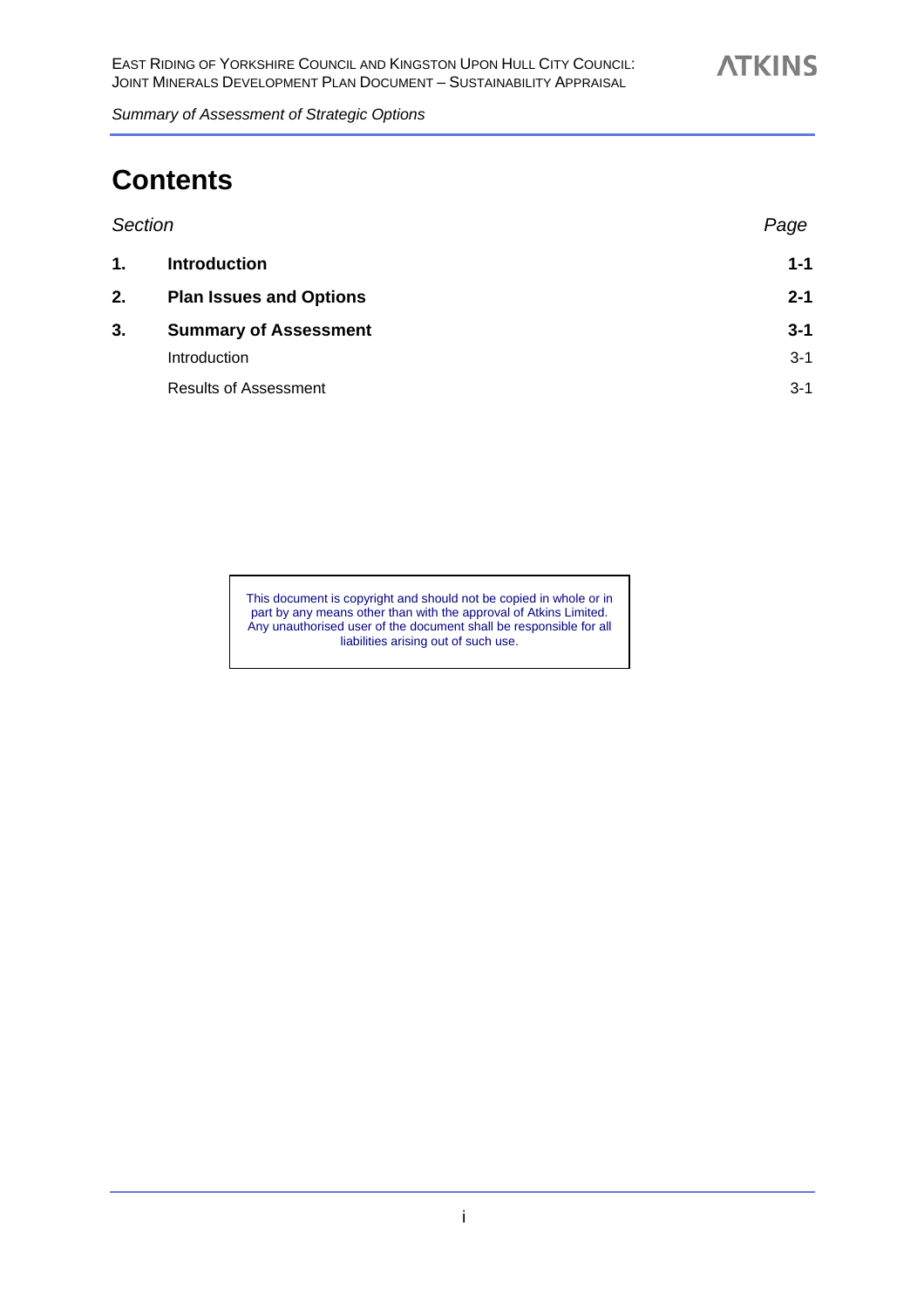This page has been left intentionally blank.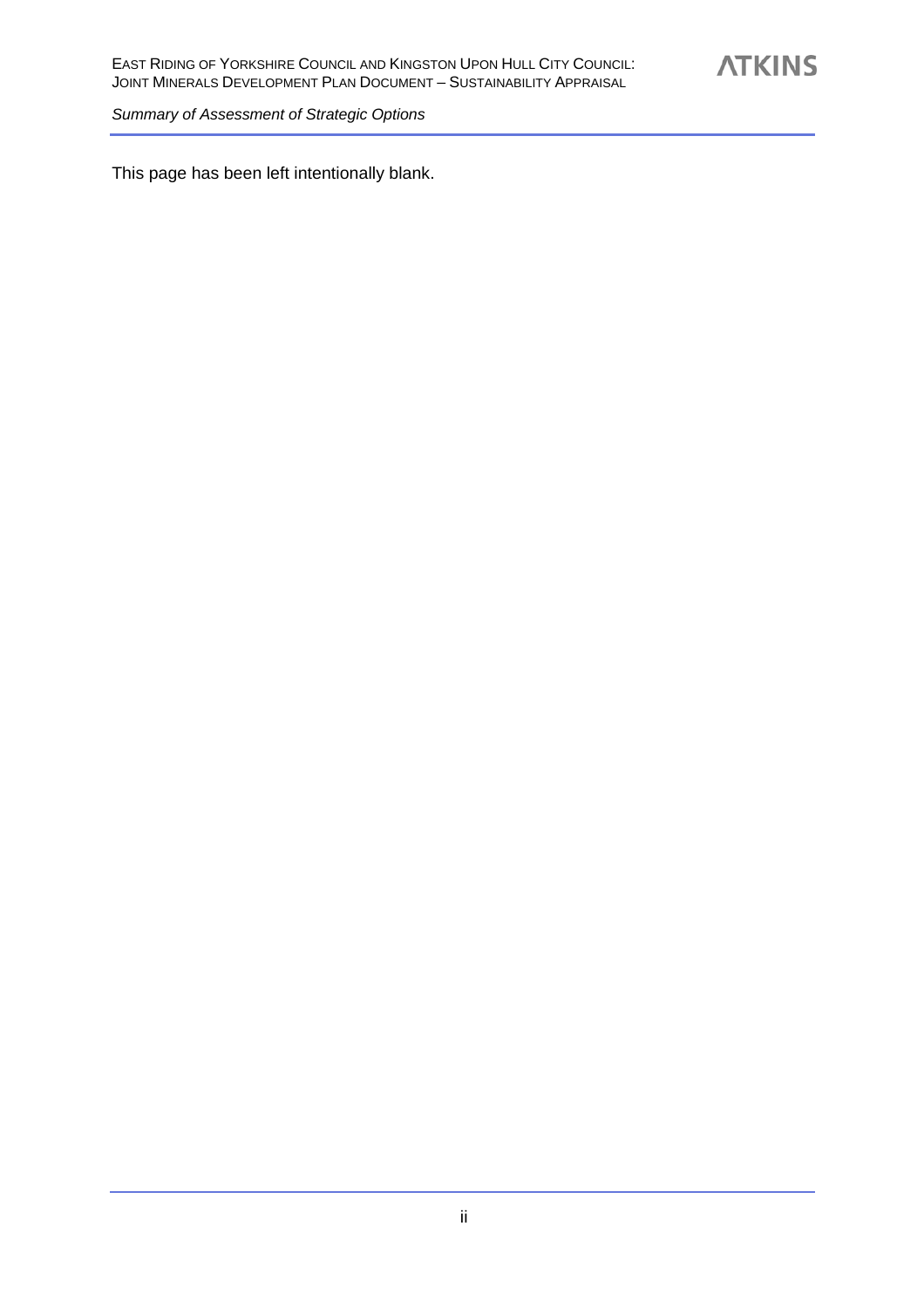### **1. INTRODUCTION**

- 1.1 This document presents a summary of the assessment of strategic options developed for the Joint Minerals Development Plan Document (DPD) for East Riding of Yorkshire Council (ERYC) and Kingston Upon Hull City Council (KHCC) conducted as part of the Sustainability Appraisal (SA) of the DPD. The strategic options developed for the DPD are set out in the Issues and Options paper published by ERYC and KHCC in January 2008, which this report accompanies. For the purposes of the assessment an additional 'Do Nothing' strategic option has been included under each Issue heading. The Do Nothing options posit, for each Issue heading, a future scenario involving no alteration to the existing Joint Minerals Local Plan, i.e. an extrapolation of existing conditions based on historic trends and known future developments.
- 1.2 At this stage the SA is primarily concerned with identifying the key sustainability features of each proposed strategic option, and an important purpose of this initial assessment is to inform debate on the issues and assumptions involved, thereby assisting in the process of development and refinement of the strategic options.
- 1.3 It should be noted that a number of the strategic options are not mutually exclusive, and in some cases there are effects arising from the combination of one or more options. These aspects have been taken into account in the assessment.
- 1.4 This document has been prepared by Atkins Limited independently of ERYC and KHCC.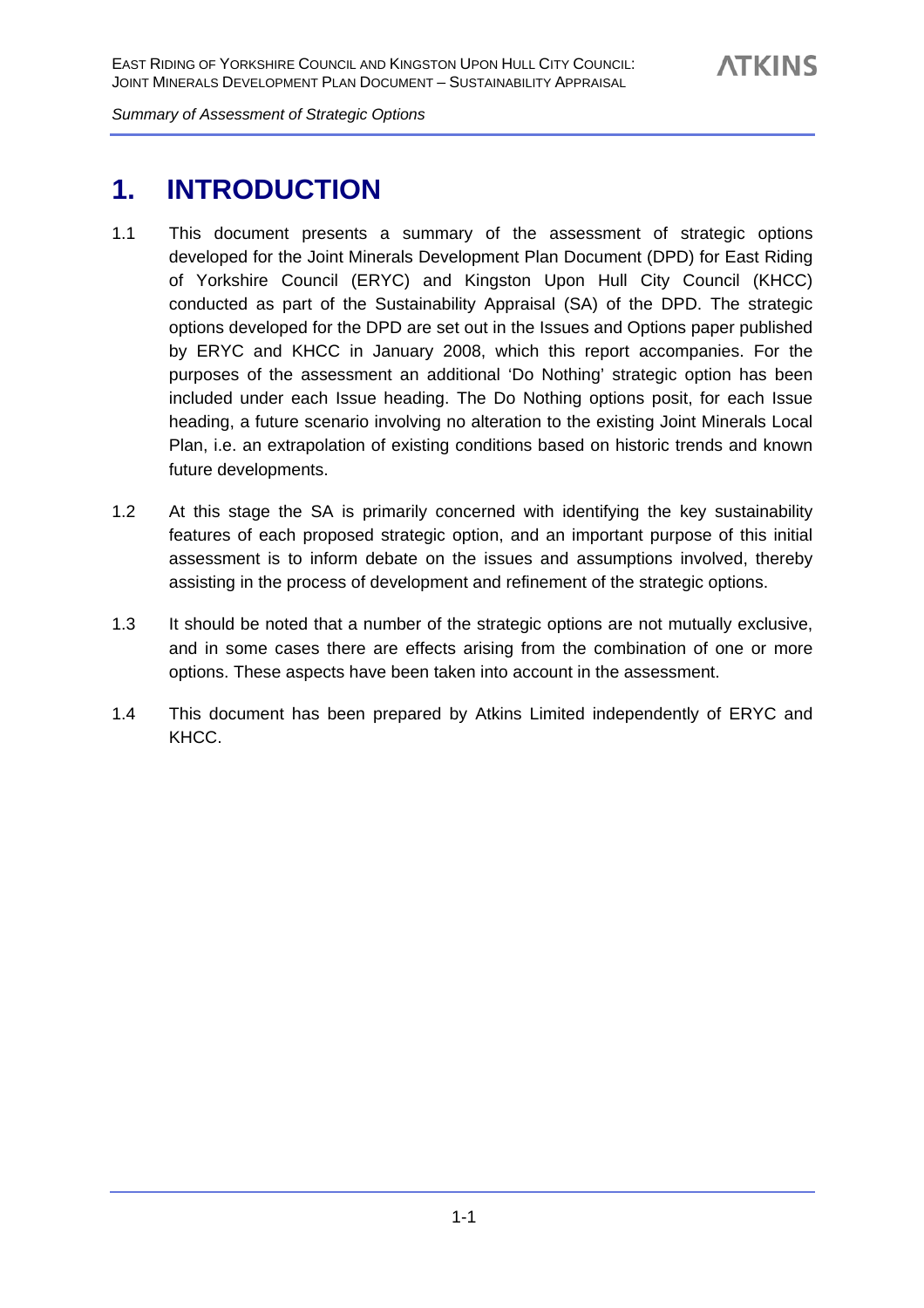This page has been left intentionally blank.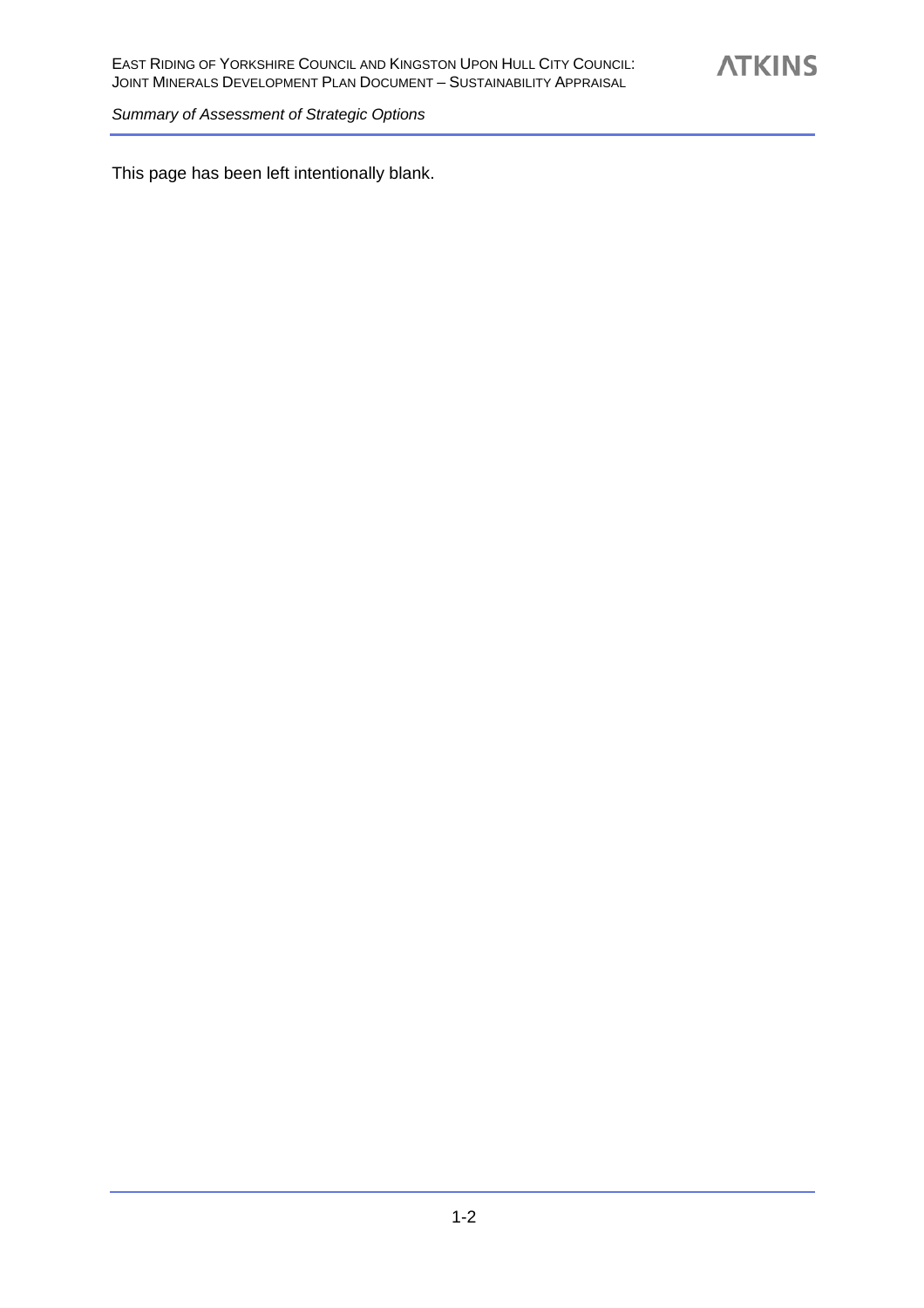### **2. PLAN ISSUES AND OPTIONS**

- 2.1 A set of consultation questions is presented in the Issues and Options paper under eight main issue headings. Under a number of the consultation questions a series of one or more options is set out. For the purposes of the SA, for those consultation questions under which no options have been presented the wording of the question itself has been used to form the basis of a strategic option. The full set of options assessed as part of the SA is presented in Table 2.1. Included for each option is a reference indicating from which question in the Issues and Options paper the option originated.
- 2.2 A 'Do Nothing' option for each issue heading was also included in the assessment. This option allows the 'business as usual' or 'without Plan implementation' scenario to be assessed alongside the Plan options. The Plan should aim to improve on the situation which would exist if there were no plan; the inclusion of the 'Do Nothing' option helps to test this. In some cases, the options presented in the Issues and Options paper were in essence 'business as usual' options. These were incorporated in the consideration of the 'Do Nothing' option.

|              | <b>Issue Heading / Option</b>                                                                                                                                                                                                                                                                                                 | <b>Reference within the Issues and</b><br><b>Options Paper</b> |
|--------------|-------------------------------------------------------------------------------------------------------------------------------------------------------------------------------------------------------------------------------------------------------------------------------------------------------------------------------|----------------------------------------------------------------|
| $\mathbf{1}$ | <b>SAFEGUARDING</b>                                                                                                                                                                                                                                                                                                           |                                                                |
| 1a           | Approach to safeguarding of mineral resources                                                                                                                                                                                                                                                                                 |                                                                |
| A            | Do Nothing:<br>Safeguard existing permitted quarries and known<br>resources associated with those permitted quarries<br>(In this approach the extent of safeguarding would<br>approximately reflect the coverage of Mineral<br>Consultation Areas in the adopted Local Plans).                                                | Q 1.2 Option A                                                 |
| B            | Safeguard those resources set out in Option A<br>along with the known extent of sand and gravel,<br>and chalk resources.                                                                                                                                                                                                      | Q 1.2 Option B                                                 |
| C            | Safeguard those resources set out in Option A<br>along with clay and industrial quality chalk<br>resources                                                                                                                                                                                                                    | Q 1.2 Option C                                                 |
| D            | Safeguard all mineral resources that have the<br>potential to be of economic value in the future                                                                                                                                                                                                                              | Q 1.2 Option D                                                 |
| E            | Safeguard resources where they fall within areas<br>which are covered by national and international<br>landscape and nature conservation designations<br>(such as Sites of Special Scientific Interest and<br>Special Areas of Conservation) and where there is<br>therefore a general presumption against mineral<br>working | Q 1.3                                                          |
| F            | Safeguard an additional 'buffer zone' apart from a                                                                                                                                                                                                                                                                            | Q <sub>1.4</sub>                                               |

#### **Table 2.1 – Strategic Policy Options**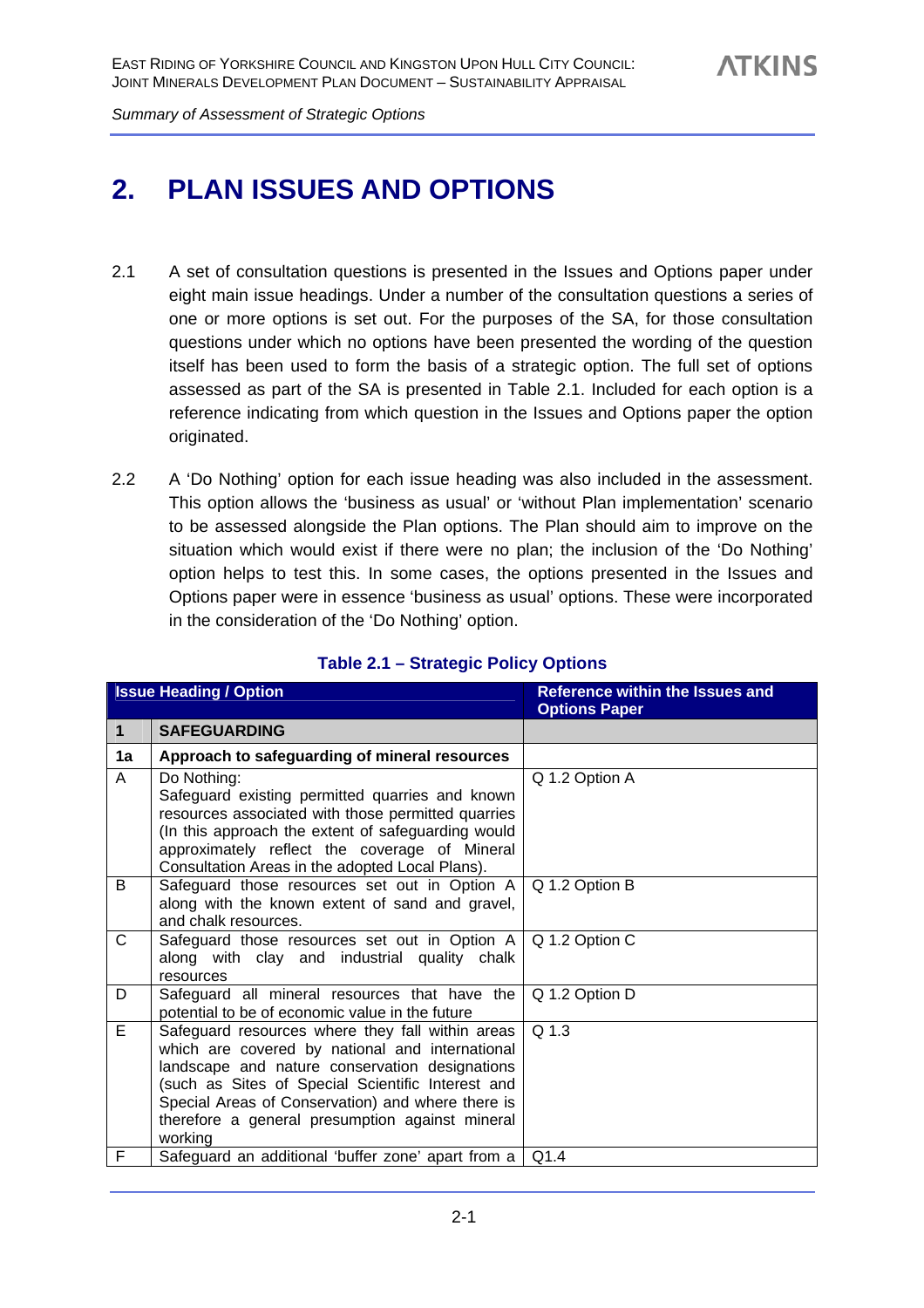

|                         | <b>Issue Heading / Option</b>                                                                                                                                                                                                                                                                       | <b>Reference within the Issues and</b><br><b>Options Paper</b> |
|-------------------------|-----------------------------------------------------------------------------------------------------------------------------------------------------------------------------------------------------------------------------------------------------------------------------------------------------|----------------------------------------------------------------|
|                         | mineral resource to prevent development which<br>may constrain the working of a resource                                                                                                                                                                                                            |                                                                |
| 1 <sub>b</sub>          | Approach to safeguarding of facilities for the<br>transportation of minerals by rail and water<br>(railheads and wharves)                                                                                                                                                                           |                                                                |
| A                       | Do Nothing:<br>No safeguarding of transportation facilities                                                                                                                                                                                                                                         | Q1.5 Option A                                                  |
| B                       | Safeguard those transport facilities which are<br>currently in use for minerals or have been in the<br>recent past                                                                                                                                                                                  | Q1.5 Option B                                                  |
| C                       | As Option B but also safeguard those facilities<br>which have the potential to be used for the<br>transportation of minerals                                                                                                                                                                        | Q1.5 Option C                                                  |
| 1 <sub>c</sub>          | safeguarding<br>mineral<br>Approach<br>of<br>to<br>processing facilities                                                                                                                                                                                                                            |                                                                |
| A                       | Do Nothing:<br>Only safeguard those facilities which are located at<br>existing quarries.                                                                                                                                                                                                           | Q1.6 Option A                                                  |
| B                       | In addition to facilities located at existing quarries,<br>safeguard other facilities for the processing of<br>secondary or recycled materials and for concrete<br>and road-stone manufacture                                                                                                       | Q1.6 Option B                                                  |
| $\overline{2}$          | <b>EFFICIENT USE OF MINERAL RESOURCES</b>                                                                                                                                                                                                                                                           |                                                                |
| A                       | Do Nothing:<br>Avoid the inclusion of policies and rely on the<br>market and national policy mechanisms such as the<br>Aggregate Levy, the Landfill Tax and<br>the<br>management of the supply of minerals to influence<br>how efficiently resources are used.                                      | Q2.1 Option A                                                  |
| B                       | Encourage efficiency through measures such as<br>limiting the use of high quality materials only for<br>appropriate purposes, minimisation of mineral<br>waste and utilisation of that waste for beneficial<br>purposes, tailoring policies to the characteristics of<br>the Joint Area's minerals. | Q2.1 Option B                                                  |
| 3                       | <b>SUPPLY OF AGGREGATES</b>                                                                                                                                                                                                                                                                         |                                                                |
| A                       | Do Nothing:<br>The Minerals DPD should aim to achieve the level<br>of aggregate sand and gravel supply proposed by<br>the sub-regional apportionments                                                                                                                                               | Q3.3 Option A                                                  |
| B                       | A lower level than provided for in Option A                                                                                                                                                                                                                                                         | Q3.3 Option B                                                  |
| $\overline{\text{C}}$   | A higher level than provided for in Option A                                                                                                                                                                                                                                                        | Q3.3 Option C                                                  |
| $\overline{\mathbf{4}}$ | <b>LOCATIONS</b><br><b>FOR</b><br><b>IDENTIFYING</b><br><b>MINERAL</b><br><b>EXTRACTION</b>                                                                                                                                                                                                         |                                                                |
| 4a                      | <b>Approach to identifying Preferred Areas</b>                                                                                                                                                                                                                                                      |                                                                |
| A                       | Give priority to extensions of existing quarries                                                                                                                                                                                                                                                    | Q 4.5 Option A                                                 |
| Β                       | Give priorities to new sites                                                                                                                                                                                                                                                                        | Q 4.5 Option B                                                 |
| $\overline{\text{c}}$   | Do Nothing:<br>Not give priority to either, and treat each site on its<br>merits                                                                                                                                                                                                                    | Q 4.5 Option C                                                 |
| 4b                      | Approach in relation to environmental and                                                                                                                                                                                                                                                           |                                                                |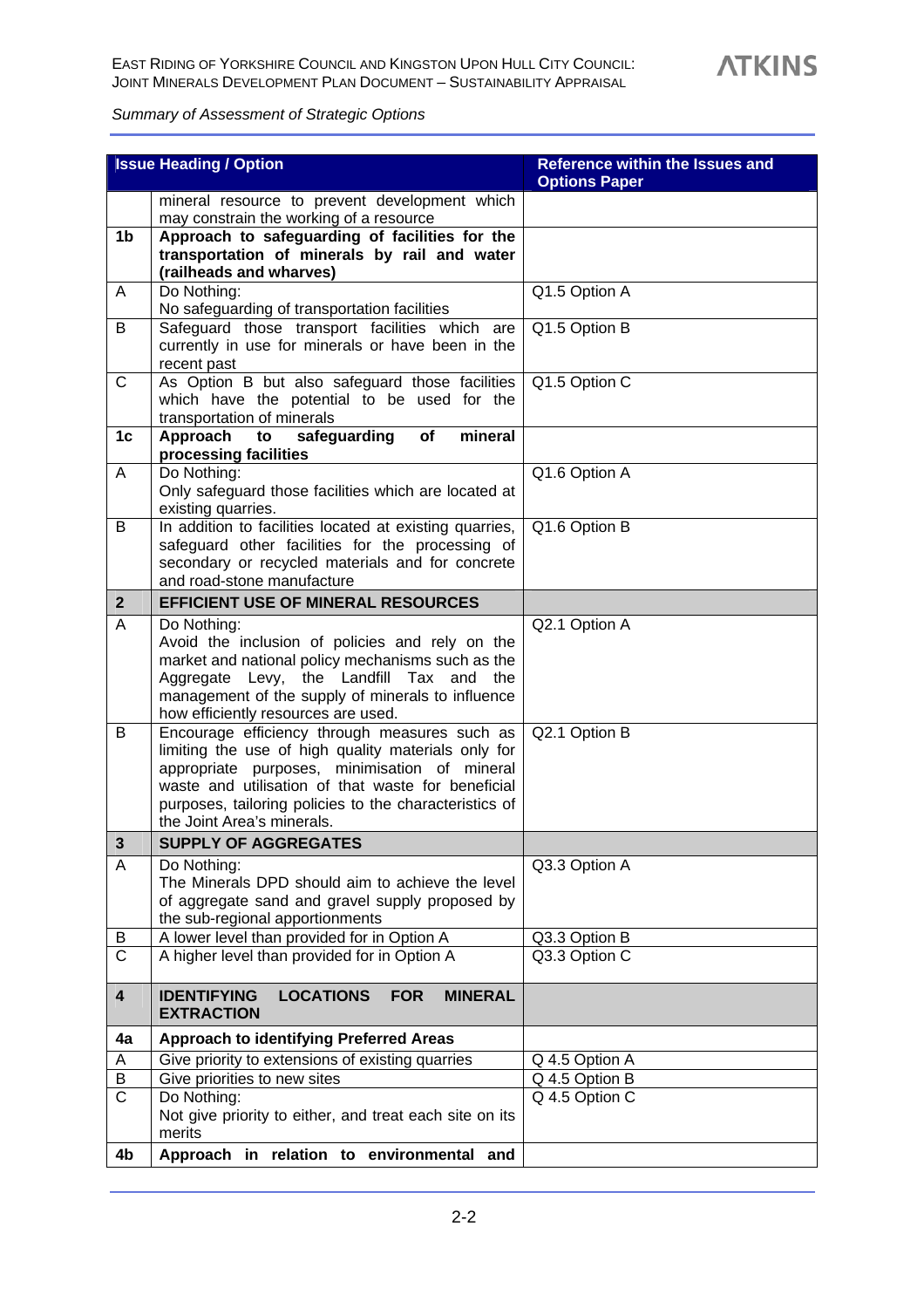

|                                | <b>Issue Heading / Option</b>                                                                                                                                                                                     | <b>Reference within the Issues and</b><br><b>Options Paper</b> |
|--------------------------------|-------------------------------------------------------------------------------------------------------------------------------------------------------------------------------------------------------------------|----------------------------------------------------------------|
|                                | cultural assets when identifying locations for<br>new resources and providing policy guidance<br>for new and existing sites                                                                                       |                                                                |
| A                              | Do Nothing:<br>Seek to avoid harm to designated sites and areas,<br>with greatest weight given to national and<br>international designations and lesser weight given<br>to sites and areas of local significance. | Q 4.6 Option A                                                 |
| B                              | As Option A but give the same weight to all levels<br>of designation                                                                                                                                              | Q 4.6 Option B                                                 |
| $\mathsf{C}$                   | Require that the environmental and cultural<br>qualities of all potential locations for mineral<br>development are considered, regardless of whether<br>they are formally designated                              | Q 4.6 Option C                                                 |
| D                              | As Option C but require that any new minerals<br>development should achieve a net gain<br>in.<br>environmental quality for the site                                                                               | Q 4.6 Option D                                                 |
| 5 <sup>5</sup>                 | <b>IMPORTED AGGREGATES</b>                                                                                                                                                                                        |                                                                |
| 5a                             | <b>Marine aggregates</b>                                                                                                                                                                                          |                                                                |
| A                              | Review present policy for marine aggregate landing<br>and handling development in order to provide more<br>capacity for importing marine aggregates                                                               | Q5.1                                                           |
| B                              | Identify and safeguard potential sites for marine<br>aggregate landing and handling development                                                                                                                   | Q5.2                                                           |
| $\overline{\text{c}}$          | Presumption in favour of safeguarded sites being<br>granted planning permission, subject to meeting<br>defined planning and environmental criteria                                                                | Q5.3                                                           |
| D                              | Do Nothing                                                                                                                                                                                                        |                                                                |
| 5 <sub>b</sub><br>$\mathsf{A}$ | Other imported aggregates<br>Review present policy for rail depots suitable for                                                                                                                                   | Q5.4                                                           |
|                                | importing aggregates in order to provide positively<br>for more capacity                                                                                                                                          |                                                                |
| B                              | Identify and safeguard potential sites for rail depots                                                                                                                                                            | Q5.5                                                           |
| $\overline{C}$                 | Presumption in favour of safeguarded rail depot<br>sites being granted planning permission, subject to<br>meeting<br>defined planning and<br>environmental<br>criteria                                            | Q5.6                                                           |
| D                              | Do Nothing                                                                                                                                                                                                        |                                                                |
| $6\phantom{a}$                 | <b>NON AGGREGATE MINERALS</b>                                                                                                                                                                                     |                                                                |
| A                              | Clay - Do Nothing:<br>Continue to rely on the general development<br>control policies, which seek to minimise impacts,<br>but do not recognise any period of supply                                               | Q6.1 Option A                                                  |
| В                              | policies to<br>address<br>Clay - Introduce new<br>safeguarding and ensuring a 25 year period of<br>supply                                                                                                         | Q6.1 Option B                                                  |
| C                              | Chalk - Do Nothing:<br>Continue with the policy approach in the JMLP                                                                                                                                              | Q6.2 Option A                                                  |
| D                              | Peat - Do Nothing:<br>Continue with the policy approach in the JMLP                                                                                                                                               | Q6.3 Option A                                                  |
| $\overline{7}$                 | <b>ENERGY MINERALS</b>                                                                                                                                                                                            |                                                                |
| Α                              | Coal - Do Nothing:                                                                                                                                                                                                | Q7.1 Option A                                                  |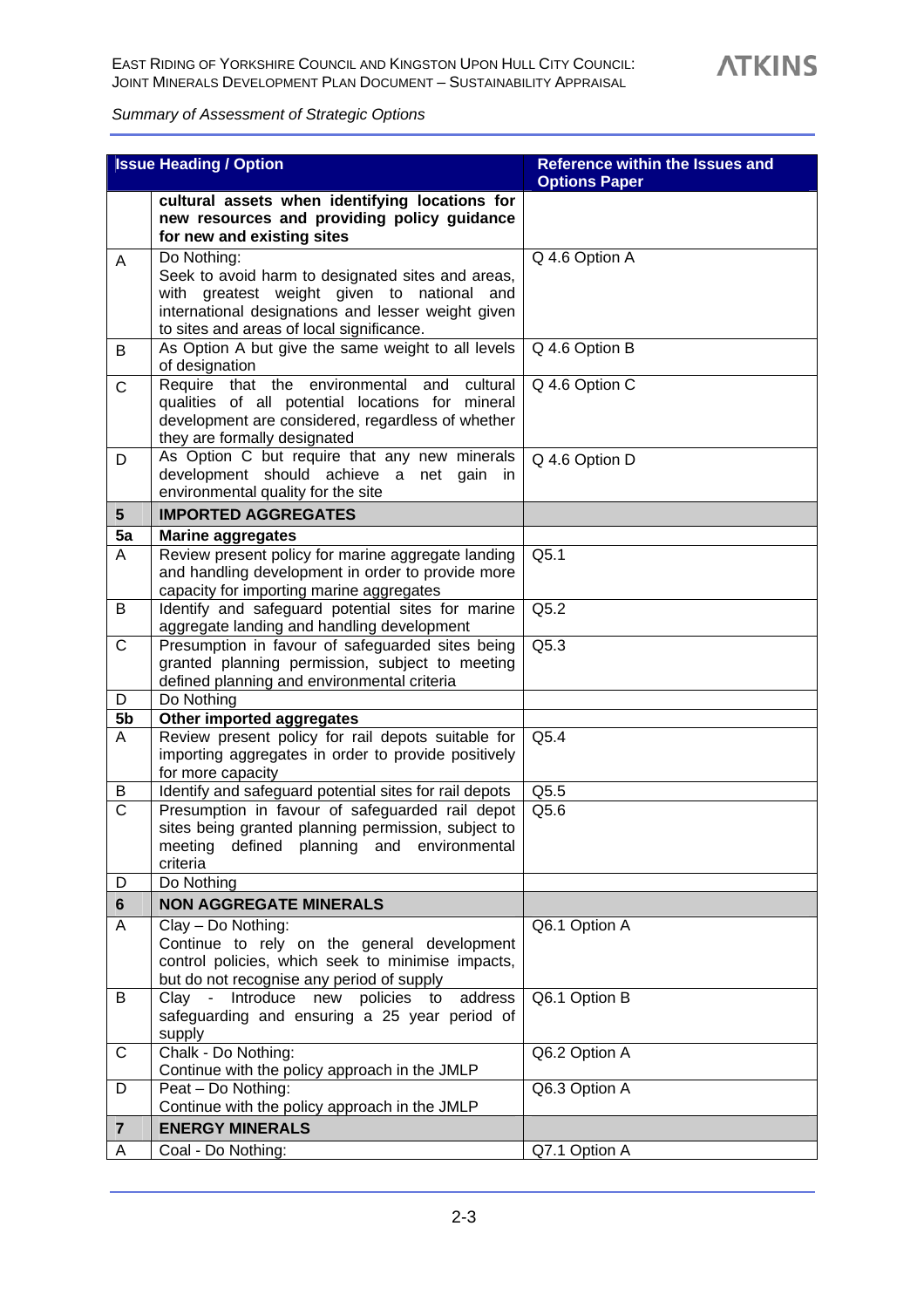

|                | <b>Issue Heading / Option</b>                                    | <b>Reference within the Issues and</b> |
|----------------|------------------------------------------------------------------|----------------------------------------|
|                |                                                                  | <b>Options Paper</b>                   |
|                | Continue with the policy approach in the JMLP                    |                                        |
| B              | Oil and gas - Do Nothing:                                        | Q7.3 Option A                          |
|                | Continue with the policy approach in the JMLP                    |                                        |
| 8              | <b>DEVELOPMENT</b><br><b>CONTROL</b><br><b>AND</b><br><b>THE</b> |                                        |
|                | PROTECTION OF LOCAL COMMUNITIES AND                              |                                        |
|                | <b>NATURAL RESOURCES</b>                                         |                                        |
| 8a             | <b>Natural resources</b>                                         |                                        |
| A              | Do Nothing:                                                      | Q8.1 Option A                          |
|                | Aim to avoid harm to natural resources by relying                |                                        |
|                | on existing higher level policy guidance                         |                                        |
| B              | Develop a strategy within the JMDPD for the                      | Q8.1 Option B                          |
|                | protection and enhancement of natural resources                  |                                        |
| 8 <sub>b</sub> | Local community                                                  |                                        |
| A              | Do Nothing:                                                      | Q8.3 Option A                          |
|                | Rely on the relevant national guidance in MPS1                   |                                        |
|                | and MPS2 to ensure that any adverse effects of                   |                                        |
|                | minerals development on local communities are                    |                                        |
|                | avoided or minimised                                             |                                        |
| B              | As Option A, but additionally seek wherever                      | Q8.3 Option B                          |
|                | possible to achieve positive benefits for local                  |                                        |
|                | communities through the management<br>and                        |                                        |
|                | restoration of mineral sites                                     |                                        |
| 8c             | <b>Management and restoration of sites</b>                       |                                        |
| A              | Do Nothing:                                                      | Q8.5 Option A                          |
|                | Address management and restoration of mineral                    |                                        |
|                | sites on a site by site basis                                    |                                        |
| B              | Address management and restoration of mineral                    | Q8.5 Option B                          |
|                | sites within a framework that requires the delivery              |                                        |
|                | of specific environmental benefits                               |                                        |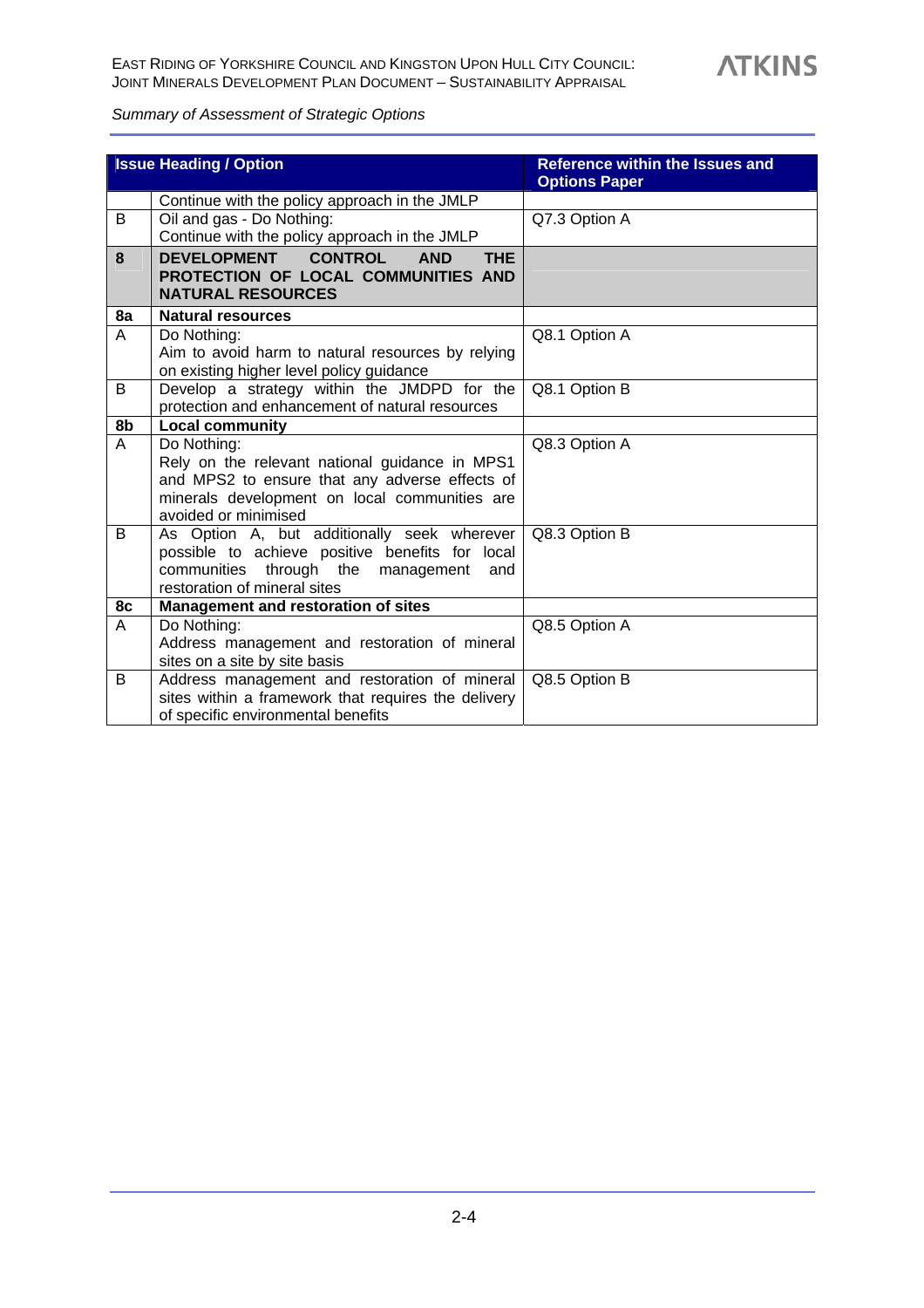### **3. SUMMARY OF ASSESSMENT**

#### **INTRODUCTION**

- 3.1 Potential sustainability effects for each of the options were assessed in terms of progress towards achieving the SA objectives, as developed during the scoping stage of the appraisal and documented in the SA Scoping Report, using a set of assessment tables, or matrices.
- 3.2 Table 3.1 presents a summary in graphical form of the results of the assessment of strategic policy options, while the sections below present a brief analysis of the results. The tables setting out the assessment of strategic options will be included in the full SA Report

#### **RESULTS OF ASSESSMENT**

#### **General Observations**

- 3.3 Key general issues which emerged from the assessment are as follows:
	- The majority of the options fail to address the issues raised under the following SA objectives (this is indicated either by a considerable number of 'neutral/uncertain' effects or 'minor' effects):
		- o 10 To reduce the likelihood of and impact of flooding
		- o 14 To protect the best quality agricultural land
	- Most of the options resulted in positive effects against the remaining SA objectives; however, some mixed results, consisting of significant adverse effects for some options and significant beneficial effects for other options, are noticeable against the following SA objectives:
		- o 1 To meet local, regional and national need for minerals
		- o 3 To support the development of housing and employment to meet identified needs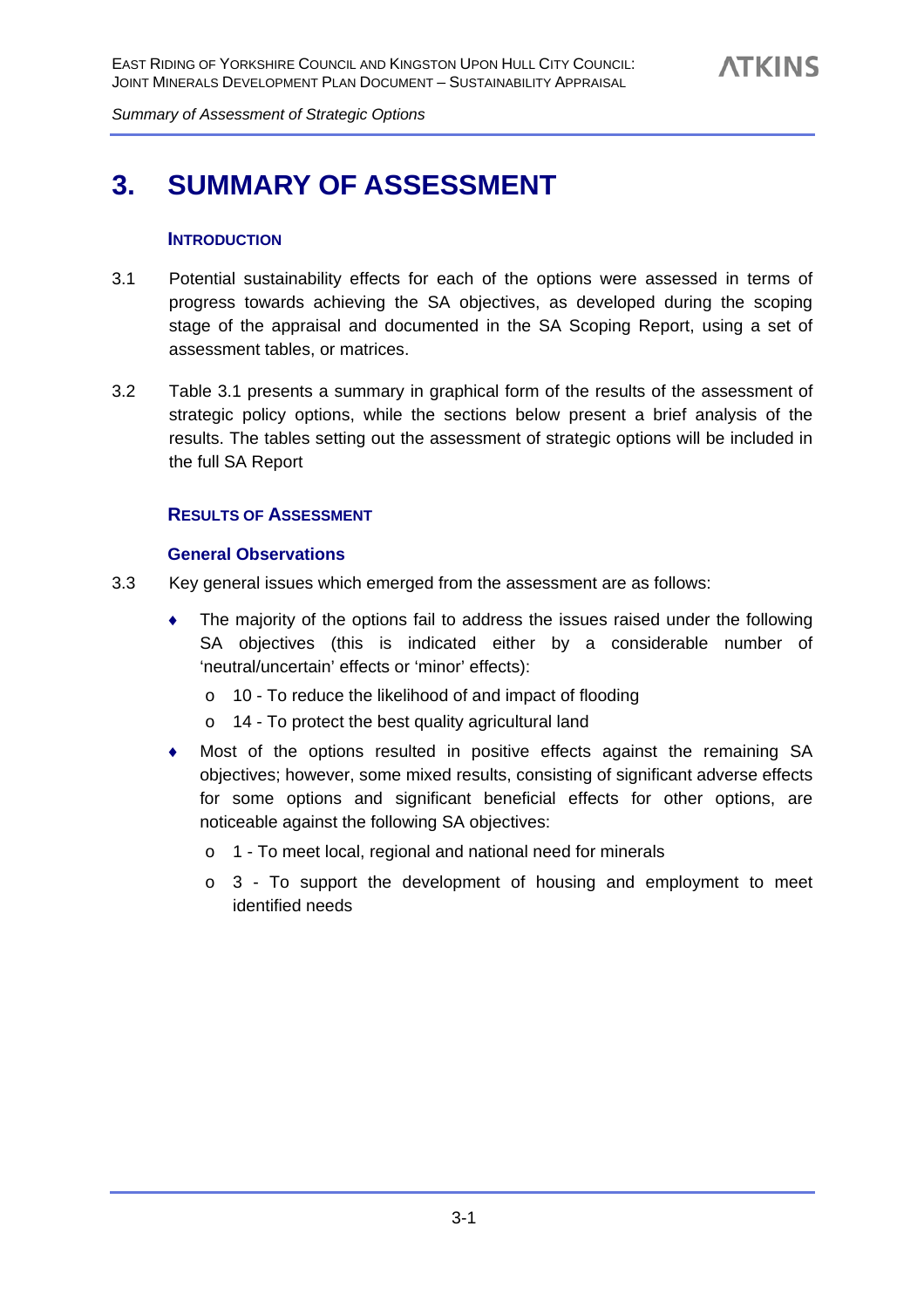

This page has been left intentionally blank.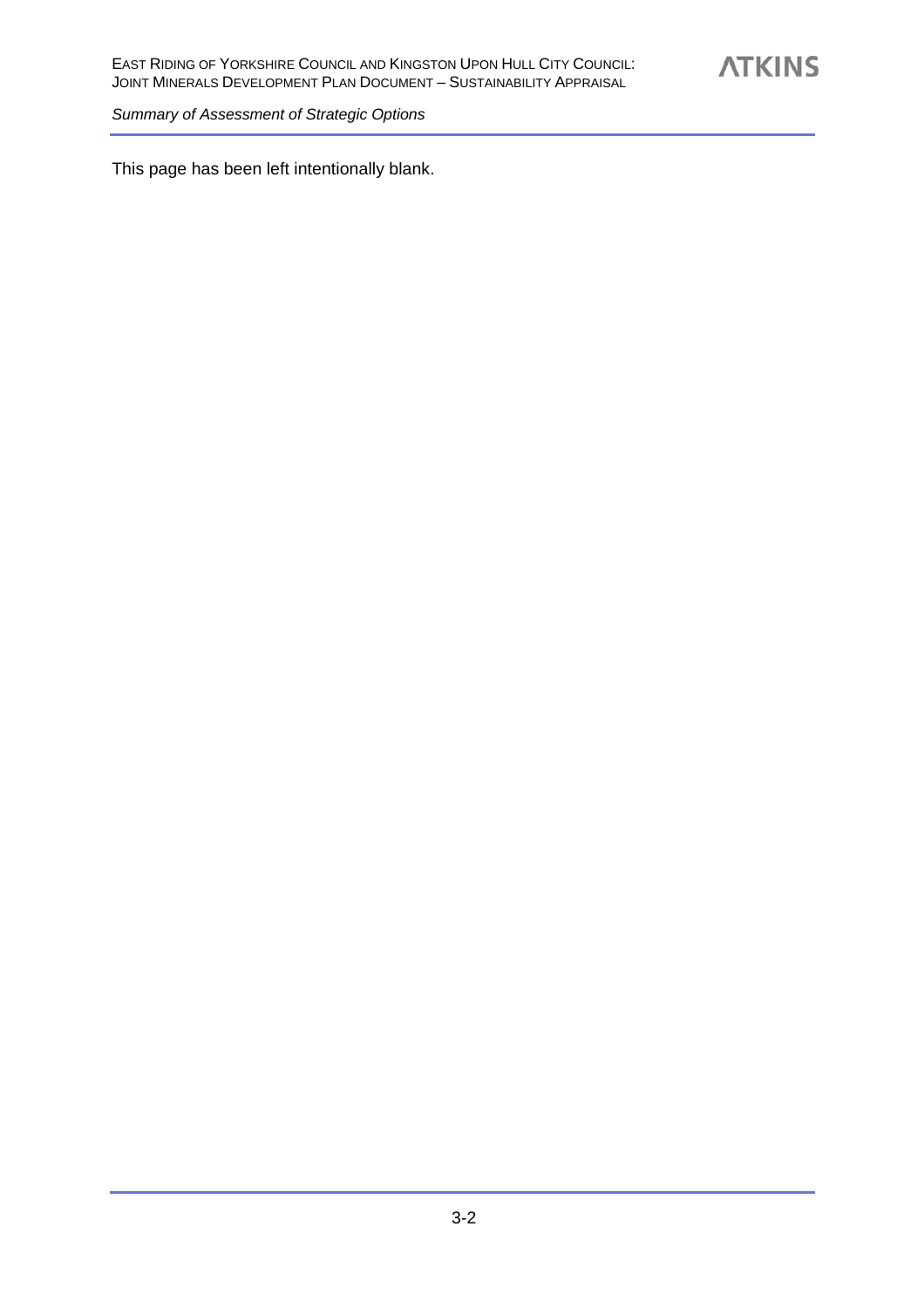|                                                                                                                                                                           | <b>Issue</b> |                |                |                |             |                |                |                |                |                |                |                      |                |             |                |         |
|---------------------------------------------------------------------------------------------------------------------------------------------------------------------------|--------------|----------------|----------------|----------------|-------------|----------------|----------------|----------------|----------------|----------------|----------------|----------------------|----------------|-------------|----------------|---------|
|                                                                                                                                                                           | 1a           |                |                |                |             |                | 1 <sub>b</sub> |                |                | 1 <sub>c</sub> |                | 2                    |                | 3           |                |         |
| <b>SA Objective</b>                                                                                                                                                       | Α            | B              | C              | D              | E           | F              | Α              | B              | C              | Α              | B              | A                    | B              | Α           | B              | С       |
| 1 To meet local, regional and national need for<br>minerals                                                                                                               | $-2$         | $\overline{2}$ | $\overline{2}$ | 3              |             | 3              | $-1$           |                | $\mathcal{P}$  |                | 2 <sup>1</sup> | $\overline{1}$       | $\overline{2}$ | 2           | $-0.5$         | $-1$    |
| 2 To maintain, strengthen and diversify the<br>economy of East Riding and Hull                                                                                            | -1           |                | $\mathfrak{p}$ | 3              |             | 2              | $-1$           |                | 2              |                | $\overline{2}$ | $-0.5$               | 2              | 3           | $-1$           | $-2$    |
| 3 To support the development of housing and<br>employment to meet identified needs                                                                                        | $-1$         |                |                | $\overline{2}$ |             | $-1$           | $-1$           | $\overline{1}$ | 2              | $\overline{1}$ | 2              | $-0.5$               | 2              | 2           | $-2$           |         |
| 4 To preserve and enhance residential, business<br>and community amenity and safety                                                                                       | $\mathbf 0$  | $\mathbf 0$    | $-1$           | $-1$           | $\Omega$    | 3              | $-2$           |                | 2              | $-1$           | $-2$           | $2^{\circ}$          | 3              | $\Omega$    | $\overline{1}$ |         |
| 5 To provide opportunities for people to value and<br>enjoy the region's natural heritage, participate in<br>recreational activities and encourage a healthy<br>lifestyle | $\Omega$     | $\Omega$       |                | $\overline{2}$ | $\mathbf 0$ |                | $-1$           |                | $\overline{1}$ | $\Omega$       | $\mathbf 0$    | $\mathbf 0$          | $\Omega$       | O           | $\Omega$       |         |
| 6 To reduce the adverse effects of minerals<br>related road traffic                                                                                                       | $-1$         | $\overline{1}$ |                | $\overline{2}$ | $\mathbf 0$ |                | $-3$           | $\overline{2}$ | 3              | $-0.5$         | $-2$           | 2                    | $\overline{2}$ | $\Omega$    | $-1$           |         |
| 7 To protect and improve air quality                                                                                                                                      | $-1$         | $-0.5$         |                | $\overline{1}$ | 0           | $\overline{1}$ | $-2$           | $\mathbf{1}$   | $\overline{1}$ | $-0.5$         | $-2$           | $\overline{1}$       | $\overline{2}$ | 0           | $-0.5$         |         |
| 8 To minimise resource consumption, waste and<br>increase aggregates recycling                                                                                            | $-1$         | 2              | 2              | $\overline{2}$ | $\mathbf 0$ | $\Omega$       | $-1$           | 2              | 2              |                | 3              | $\overline{1}$       | $\overline{2}$ | $-1$        | 2              | $-2$    |
| 9 To improve the quality of local water resources                                                                                                                         | $\mathbf 0$  | $\mathbf 0$    |                | $\overline{1}$ | $\mathbf 0$ | 0              | $-1$           | $-0.5$         | $-0.5$         | $\mathbf 0$    | $\mathbf 0$    | $\overline{1}$       |                | $\mathbf 0$ | $\mathbf{1}$   |         |
| 10 To reduce the likelihood of and impact of<br>flooding                                                                                                                  | $\Omega$     | $\Omega$       |                | $\overline{1}$ | $\mathbf 0$ | $\Omega$       | $\mathbf 0$    | $\mathbf 0$    | $\Omega$       | $\Omega$       | $\Omega$       | $\Omega$             | $\Omega$       | $\Omega$    | $-1$           |         |
| 11 To protect and enhance biodiversity and<br>important wildlife habitats, and to conserve<br>geology                                                                     | $\Omega$     | $\Omega$       |                | $\overline{1}$ | $\Omega$    | $\mathcal{P}$  | $-0.5$         | $-0.5$         | $-0.5$         | $-0.5$         | $-2$           |                      | $\mathcal{P}$  | $\Omega$    | $\mathbf{1}$   |         |
| 12 To protect and enhance heritage assets and<br>their settings                                                                                                           | $\mathbf 0$  | 0              |                | $\overline{1}$ | 0           | 2              | $-1$           |                | $\Omega$       |                | $-1$           | $\blacktriangleleft$ | 2              | $\mathbf 0$ | $\overline{1}$ |         |
| 13 To protect and enhance the countryside and<br>landscape quality                                                                                                        | $\mathbf 0$  | $\mathbf 0$    |                | $\overline{1}$ | $\mathbf 0$ | 2              | $-1$           | $\overline{1}$ | 2              |                | $-1$           | $\overline{1}$       | $\overline{2}$ | $\Omega$    | $\overline{1}$ |         |
| 14 To protect the best quality agricultural land                                                                                                                          | $\Omega$     | 0              |                |                | 0           |                | $\mathbf 0$    | 0              | 0              | 0              | $-1$           | $\overline{1}$       | $\mathcal{P}$  | $\Omega$    |                |         |
| Average                                                                                                                                                                   | $-0.50$      | 0.46           | 1.07           | 1.43           | 0.21        | 1.21           | $-1.11$        | 0.79           | 1.14           | 0.25           | $-0.14$        | 0.79                 | 1.71           | 0.43        | 0.14           | $-0.93$ |

#### **Table 3.1 - Summary of Assessment of Strategic Options**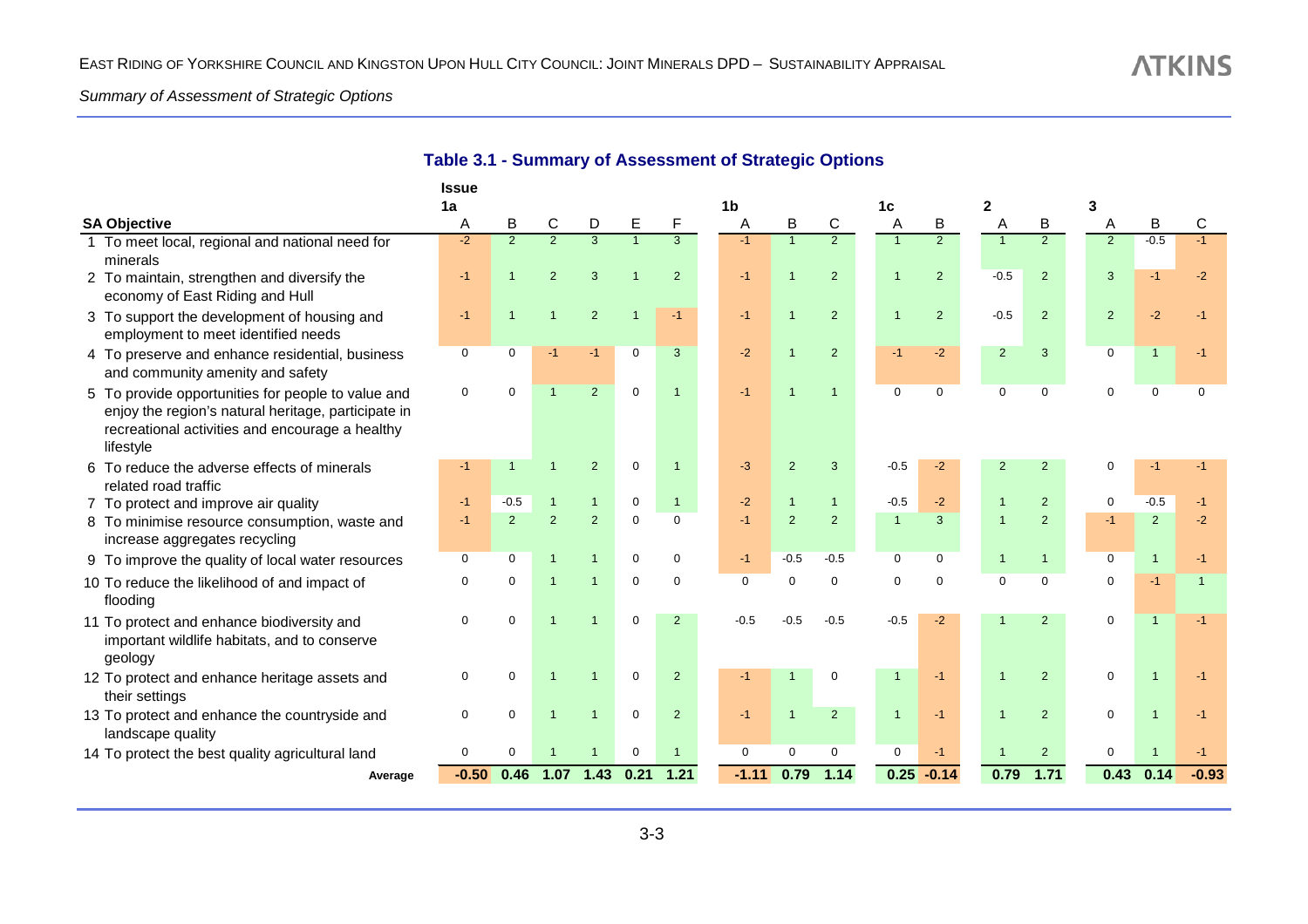### **ATKINS**

|                                                                                                                                                                           | <b>Issue</b> |                      |                |                      |              |                |                |                |                      |                |                |                |             |                |                |
|---------------------------------------------------------------------------------------------------------------------------------------------------------------------------|--------------|----------------------|----------------|----------------------|--------------|----------------|----------------|----------------|----------------------|----------------|----------------|----------------|-------------|----------------|----------------|
|                                                                                                                                                                           | 4a           |                      |                | 4b                   |              |                |                | 5a             |                      |                |                | 5b             |             |                |                |
| <b>SA Objective</b>                                                                                                                                                       | Α            | B                    | С              | A                    | B            | $\mathbf C$    | D              | Α              | B                    | C              | D              | A              | B           | С              | D              |
| 1 To meet local, regional and national need for<br>minerals                                                                                                               | $\mathbf{1}$ |                      | 2              | $-1$                 | $-2$         | $-3$           | $-3$           | 2              | $\overline{1}$       | $\overline{2}$ | $\overline{1}$ | 2              |             |                | $\mathcal{P}$  |
| 2 To maintain, strengthen and diversify the<br>economy of East Riding and Hull                                                                                            |              |                      | 2              | $-0.5$               | $-1$         | $-2$           | $-3$           | $\overline{2}$ | $\overline{2}$       | 2              | $\overline{1}$ | $\overline{2}$ |             |                | 2              |
| 3 To support the development of housing and<br>employment to meet identified needs                                                                                        | 1            | $\blacktriangleleft$ | $\overline{2}$ | $-1$                 | $-2$         | $-2$           | $-3$           | 2              | 2                    | $\overline{2}$ | $\overline{1}$ | 2              |             |                | 2              |
| 4 To preserve and enhance residential, business<br>and community amenity and safety                                                                                       | $-0.5$       | $-0.5$               | 2              | $\mathbf{1}$         | 2            | 2              | 3              | $-1$           | $-1$                 | $\mathbf 0$    | $\mathbf{1}$   | $\overline{1}$ |             | 2              |                |
| 5 To provide opportunities for people to value and<br>enjoy the region's natural heritage, participate in<br>recreational activities and encourage a healthy<br>lifestyle | 1            | $-1$                 | 2              | $\overline{1}$       | 2            | 2              | 3              | $-2$           | $\mathbf 0$          | $\Omega$       | $-1$           | $\Omega$       | $\Omega$    | $\Omega$       |                |
| 6 To reduce the adverse effects of minerals<br>related road traffic                                                                                                       | $-0.5$       | $-0.5$               | 2              | $\mathbf 1$          | 2            | 2              | 3              | $\overline{2}$ | $\blacktriangleleft$ | 2              | $\overline{1}$ | 2              |             | 2              | 2              |
| 7 To protect and improve air quality                                                                                                                                      | -1           | $-1$                 | $\overline{2}$ | $\mathbf{1}$         | $\mathbf{1}$ | $\overline{c}$ | $\overline{2}$ | $\overline{2}$ | $\mathbf{1}$         | $\overline{2}$ | $\mathbf{1}$   | $\overline{1}$ |             | $\overline{2}$ |                |
| 8 To minimise resource consumption, waste and<br>increase aggregates recycling                                                                                            | $\Omega$     | $\Omega$             | $\mathbf 0$    | $\Omega$             | $\Omega$     | $\Omega$       | $\Omega$       | $-1$           | $-1$                 | $-1$           | $-1$           | 3              | 2           | 2              | $\Omega$       |
| 9 To improve the quality of local water resources                                                                                                                         | $-1$         | -1                   | $\overline{2}$ |                      |              | $\overline{2}$ | $\overline{2}$ | $-1$           | $-1$                 | $-1$           | $-1$           | $\mathbf{1}$   | 1           | $\overline{2}$ | $\overline{1}$ |
| 10 To reduce the likelihood of and impact of<br>flooding                                                                                                                  | $-1$         | $-1$                 | 2              | $\overline{1}$       |              | $\overline{2}$ | 3              | $\Omega$       | $\Omega$             | $\Omega$       | $\Omega$       | $\Omega$       | $\Omega$    | $\Omega$       | $\Omega$       |
| 11 To protect and enhance biodiversity and<br>important wildlife habitats, and to conserve<br>geology                                                                     |              | $-1$                 | 2              | $\blacktriangleleft$ | 2            | 3              | 3              | $-1$           | $-1$                 | $-1$           | -1             | $\overline{2}$ |             | 2              |                |
| 12 To protect and enhance heritage assets and<br>their settings                                                                                                           | $-1$         | $-1$                 | 2              | $\blacktriangleleft$ | 2            | 3              | $\overline{1}$ | $\Omega$       | $\Omega$             | $\Omega$       | $\Omega$       | $\overline{1}$ |             | $\mathcal{P}$  |                |
| 13 To protect and enhance the countryside and<br>landscape quality                                                                                                        |              | -1                   | 2              | $\overline{2}$       | 3            | 3              | 3              |                | $\mathbf{1}$         | 2              | $\mathbf 0$    | $\overline{1}$ |             | 2              |                |
| 14 To protect the best quality agricultural land                                                                                                                          | $-1$         | -1                   | $\overline{2}$ | $\mathbf 0$          | $\mathbf 0$  |                | 2              | $\overline{2}$ |                      | $\overline{2}$ | $\mathbf{1}$   | $\mathbf 0$    | $\mathbf 0$ | 0              |                |
| Average                                                                                                                                                                   | $-0.14$      | $-0.43$              | 1.86           | 0.54                 | 0.79         | 1.07           | 1.14           | 0.50           | 0.36                 | 0.79           | 0.21           | 1.29           | 0.86        | 1.36           | 1.07           |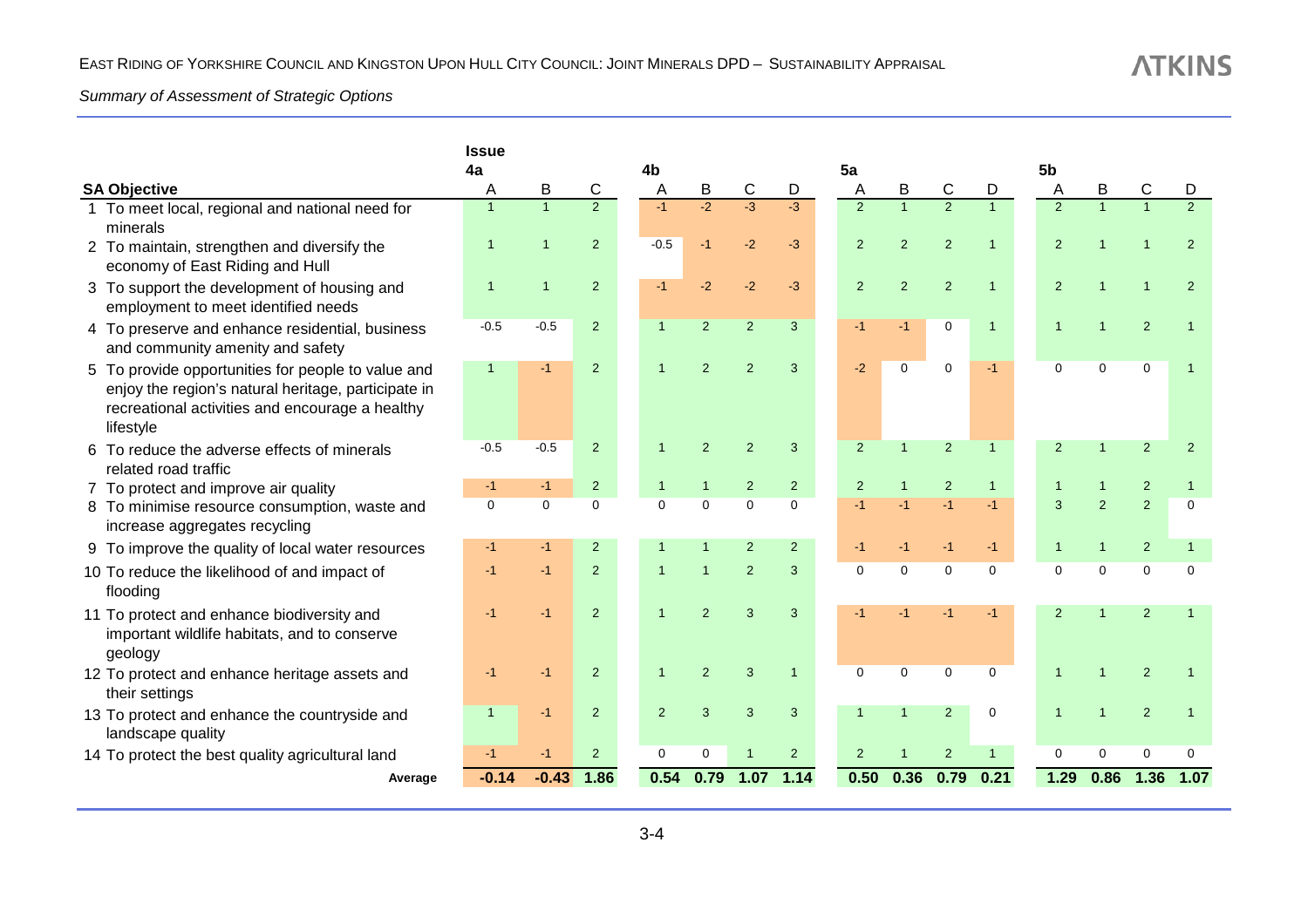### **ATKINS**

|                                                                                                                                                                           | <b>Issue</b>   |                |                |                |                |                |                |                |                |    |                |                |                |                |
|---------------------------------------------------------------------------------------------------------------------------------------------------------------------------|----------------|----------------|----------------|----------------|----------------|----------------|----------------|----------------|----------------|----|----------------|----------------|----------------|----------------|
|                                                                                                                                                                           | 6              |                |                |                | $\overline{7}$ |                |                | 8a             |                | 8b |                |                | 8c             |                |
| <b>SA Objective</b>                                                                                                                                                       | A              | В              | C              | D              |                | Α              | В              | A              | B              |    | A              | В              | A              | В              |
| 1 To meet local, regional and national need for<br>minerals                                                                                                               | $-2$           | $\overline{3}$ | $\overline{2}$ | $-1$           |                | 2 <sup>1</sup> | $\overline{3}$ | $-1$           | $-2$           |    | $-1$           | $-2$           | $\overline{1}$ | $-2$           |
| 2 To maintain, strengthen and diversify the<br>economy of East Riding and Hull                                                                                            | $-2$           | 3              | 2              | $-0.5$         |                | 2              | 3              | $\overline{1}$ | $\overline{2}$ |    | $\overline{1}$ | $\overline{2}$ | 2              | $-0.5$         |
| 3 To support the development of housing and<br>employment to meet identified needs                                                                                        | $-2$           | 2              | $\overline{2}$ | $-0.5$         |                | $\mathbf{1}$   | $\mathbf{1}$   | $-1$           | $-2$           |    | $-1$           | $-2$           | 2              | $-2$           |
| 4 To preserve and enhance residential, business<br>and community amenity and safety                                                                                       | 2              | 2              | $-2$           | 1              |                | 2              | $-1$           | $\overline{2}$ | 3              |    | 2              | 3              | 2              | 3              |
| 5 To provide opportunities for people to value and<br>enjoy the region's natural heritage, participate in<br>recreational activities and encourage a healthy<br>lifestyle | 2              | 2              | $-1$           | 2              |                | 2              | 2              | $\mathbf{1}$   | 2              |    | 2              | 3              | 2              | $-0.5$         |
| 6 To reduce the adverse effects of minerals<br>related road traffic                                                                                                       | 2              | 2              | $-2$           | $\mathbf{1}$   |                | $\mathbf{1}$   | $-1$           | $\mathbf{1}$   | 2              |    | $\overline{1}$ | 2              | $\Omega$       | $\Omega$       |
| 7 To protect and improve air quality                                                                                                                                      | $\overline{1}$ | $\mathbf{1}$   | $-2$           | $\mathbf{1}$   |                | $\overline{2}$ | 2 <sup>2</sup> | $\overline{2}$ | $\overline{2}$ |    | 2              | 3              | $\mathbf 1$    | 2              |
| 8 To minimise resource consumption, waste and<br>increase aggregates recycling                                                                                            | $\Omega$       | $-1$           | $-1$           | $\overline{2}$ |                | $\Omega$       | $\mathbf 0$    | $\mathbf{1}$   | $\overline{2}$ |    | $\mathbf{1}$   | $\overline{2}$ | 2              | 2              |
| 9 To improve the quality of local water resources                                                                                                                         | 2              | 2              | $\mathbf 0$    | $\overline{2}$ |                | $\overline{2}$ | $\overline{2}$ | $\overline{2}$ | 3              |    | 2              | 3              | $\mathbf{1}$   | $\overline{2}$ |
| 10 To reduce the likelihood of and impact of<br>flooding                                                                                                                  | 3              | 3              | $\mathbf 0$    | $\overline{2}$ |                | $\mathbf{1}$   | $\mathbf{1}$   | $\overline{2}$ | 3              |    | $\mathbf{1}$   | 3              | $\overline{1}$ | 2              |
| 11 To protect and enhance biodiversity and<br>important wildlife habitats, and to conserve<br>geology                                                                     | 3              | 3              | $-2$           | 3              |                | 2              | 2              | $\mathbf{1}$   | 2              |    | 2              | 3              | 2              | 3              |
| 12 To protect and enhance heritage assets and<br>their settings                                                                                                           | 2              | 2              | $-2$           | 3              |                | $\mathbf{1}$   | $\mathbf{1}$   | $\mathbf{1}$   | 2              |    | 2              | 3              | 2              | 2              |
| 13 To protect and enhance the countryside and<br>landscape quality                                                                                                        | 2              | 2              | $-2$           | 3              |                | $\mathbf{1}$   | $\mathbf{1}$   | $\mathbf{1}$   | $\overline{2}$ |    | $\overline{1}$ | 3              | 2              | 2              |
| 14 To protect the best quality agricultural land                                                                                                                          | 2              | $\overline{2}$ | $-2$           | $\mathbf 0$    |                | $\mathbf{1}$   | $\mathbf{1}$   | $\mathbf{1}$   | $\overline{2}$ |    | $\mathbf 0$    | $\mathbf 0$    | $\overline{2}$ | $\mathbf{1}$   |
| Average                                                                                                                                                                   | 1.07           | 2.00           | $-0.71$        | 1.29           |                | 1.43           | 1.21           | 1.00           | 1.64           |    | 1.07           | 1.86           | 1.57           | 1.00           |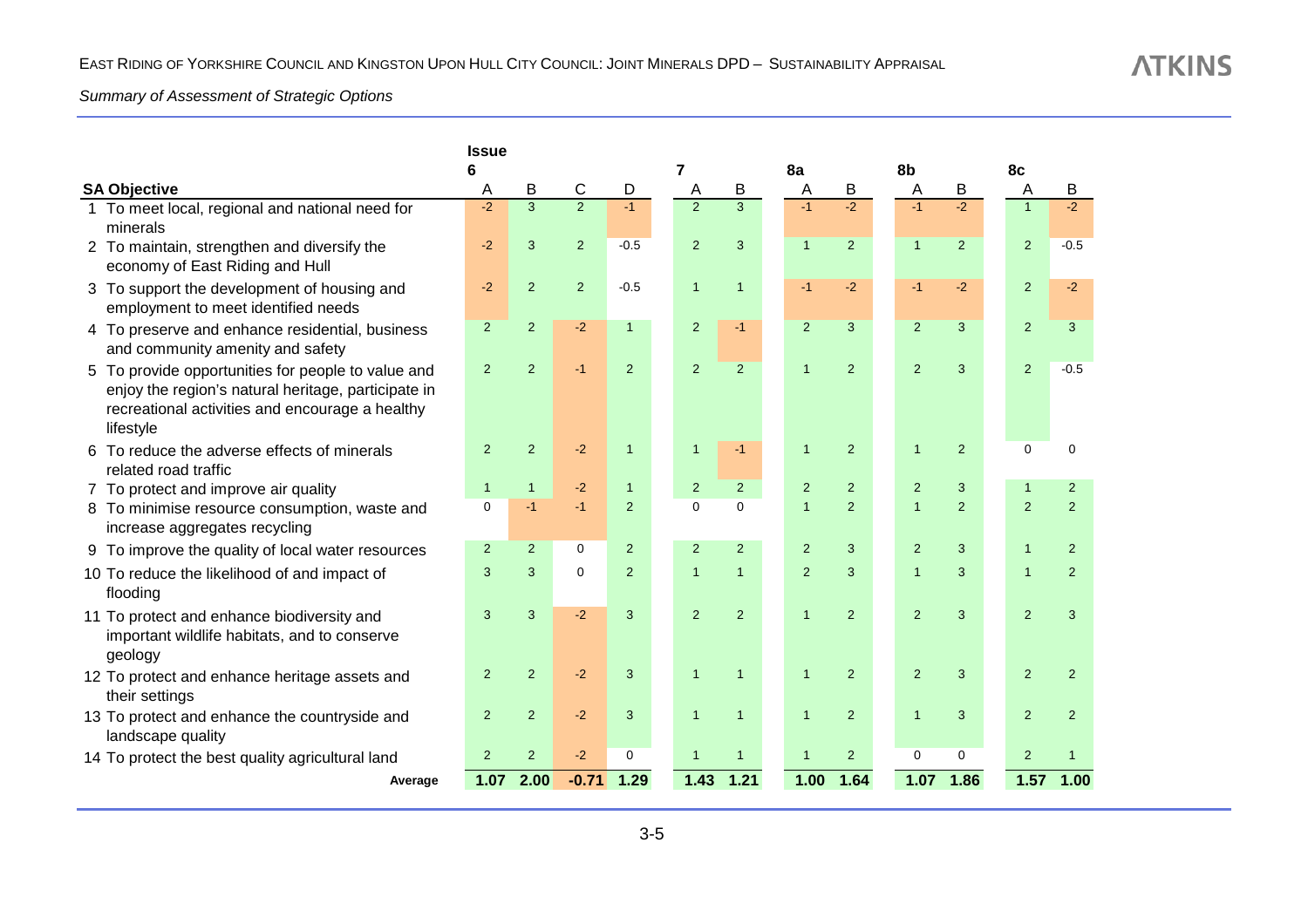#### **Scoring of Options Assessment**

| 3              | $+++$     | Major positive - likely to result in substantial progress towards the objective        |
|----------------|-----------|----------------------------------------------------------------------------------------|
| 2              | $++$      | Medium positive - likely to result in some progress towards the objective              |
| $\overline{1}$ | $\ddot{}$ | Minor positive - likely to result in very limited progress towards the objective       |
| $\Omega$       | 0         | Neutral outcome                                                                        |
| $-0.5$         | $+/-$     | Range of possible positive and negative outcomes                                       |
| $\Omega$       |           | Uncertain outcome                                                                      |
| $-1$           |           | Minor negative - likely to be to the very limited detriment of achieving the objective |
| $-2$           | --        | Medium negative - likely to be to the limited detriment of achieving the objective     |
| $-3$           |           | Major negative - likely to be substantially detrimental to achieving the objective     |

 **---**Major negative - likely to be substantially detrimental to achieving the objective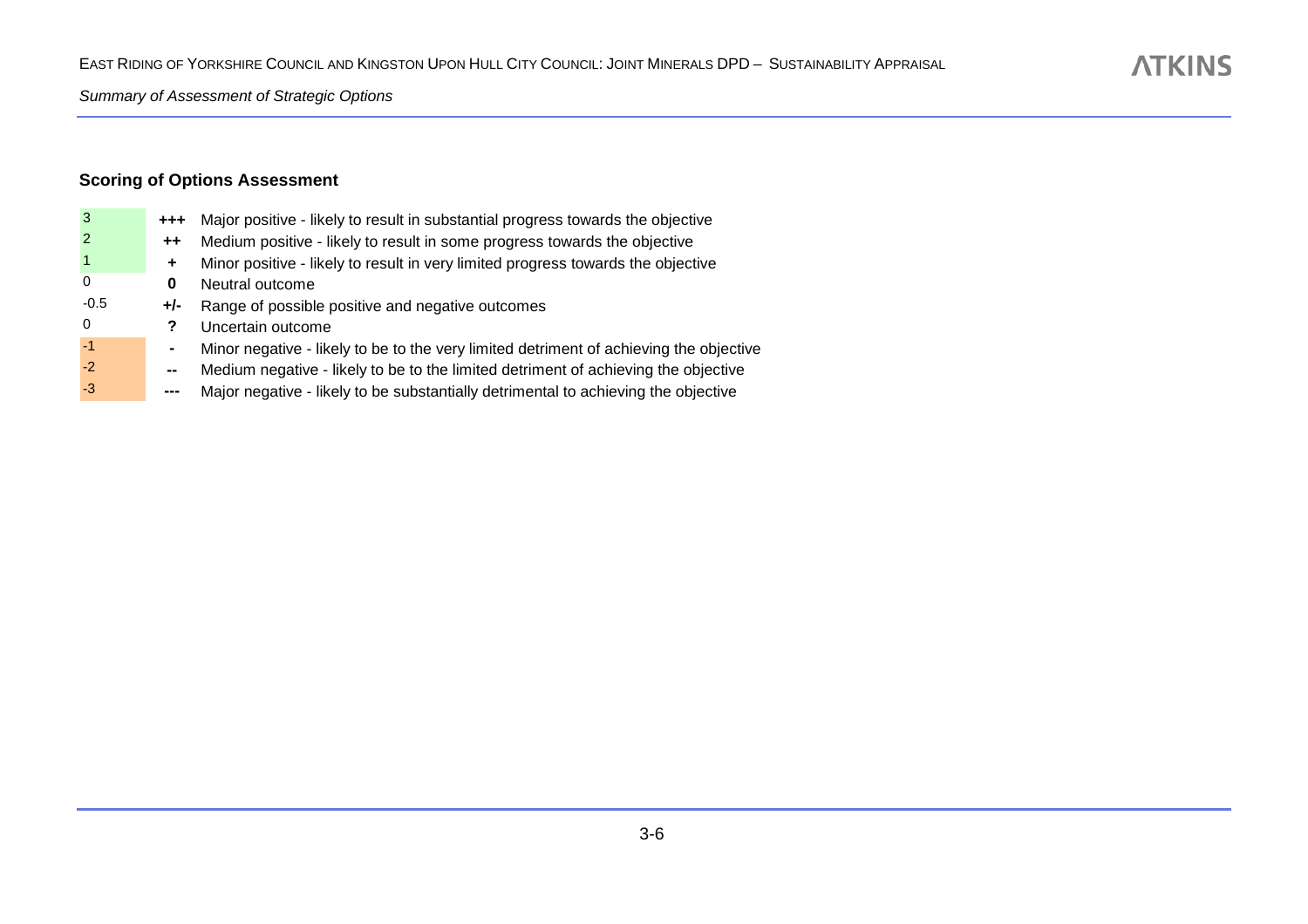#### **Issue Heading 1 - Safeguarding**

#### *1a - Approach to safeguarding of mineral resources*

3.4 Of the six options assessed under this heading, Option A, which is the Do Nothing option, is expected to perform worst. It results in an overall negative effect against the SA objectives, primarily because it only seeks to safeguard existing permitted quarries and known resources associated with those permitted quarries, and therefore may result in the sterilisation of unsafeguarded mineral resources elsewhere. In contrast, Option D seeks to safeguard all mineral resources that have the potential to be of economic value in the future and therefore performs the best, with significant positive effects predicted against SA objectives 1, 2, 3, 5, 6 and 8 (*Need for minerals, Local economy, Recreational activities and healthy lifestyle, Local economy, Road traffic* and *Waste and recycling* respectively). Option F, which promotes the safeguarding of 'buffer zones', also performs well against the SA framework, with similar positive effects to Option D against most of the objectives, and major positive effects against SA objective 4 (*Amenity*). Option E results in a number of minor positive effects against those SA objectives related to the need for minerals, the local economy and housing and employment development (SA objectives 1, 2 and 3 respectively). The safeguarding of minerals does not introduce any presumption in favour of mineral working and therefore effects against the remaining SA objectives cannot be predicted.

#### *1b - Approach to safeguarding of facilities for the transportation of minerals by rail and water (railheads and wharves)*

3.5 Option A (Do Nothing) performs worse than the other two options under this heading. This option does not promote safeguarding of rail or water transportation facilities and is therefore expected to negatively affect most of the SA objectives. These negative effects are based on the prediction that the option may limit mineral supply, thus affecting the economy, and promote road transportation, with associated disbenefits for natural resources and amenities. However, Option C, which seeks to safeguard the widest range of rail and water transportation facilities, is predicted to have significant positive effects against SA objectives 1, 2, 3, 4, 6, 8 and 13 (*Need for minerals, Local economy, Housing and employment development, Amenity, Road traffic, Waste and recycling* and *Countryside and landscape quality* respectively) as a result.

#### *1c - Approach to safeguarding of mineral processing facilities*

3.6 Two options were assessed under this heading. Option A, which seeks to safeguard only those facilities which are located at existing quarries, is expected to have some minor positive effects related to the supply of minerals, maintaining the local economy, supporting the construction industry, providing recycled aggregates, protecting heritage sites and protecting the landscape and countryside (SA objectives 1, 2, 3, 8, 12 and 13 respectively). Option B promotes the safeguarding of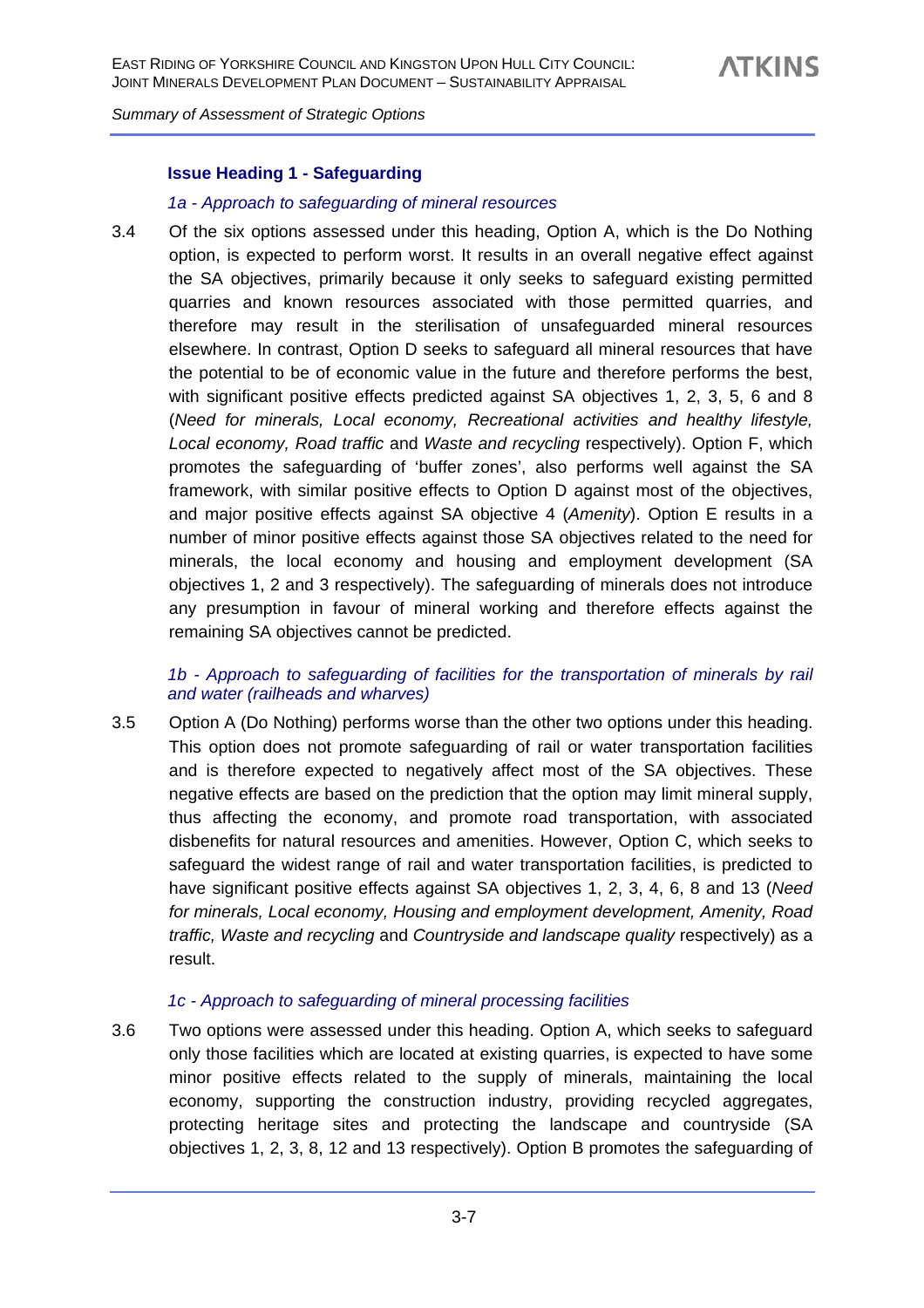a wider range of processing facilities, and as a result has a mixed range of effects. Significant positive effects are predicted for SA objectives 1, 2, 3 and 8 (*Need for minerals, Local economy, Housing and employment development* and *Waste and recycling* respectively). However, negative affects, four of which are significant, are associated with the possibility that mineral processing activity may be extended to a wider geographical area and therefore affecting a larger area in terms of local amenities, minerals related traffic, air quality, natural habitats and species, heritage sites, the landscape and agricultural land (SA objectives 4, 6, 7, 11, 12, 13 and 14 respectively).

#### **Issue Heading 2 - Efficient Use of Mineral Resources**

3.7 Both of the options assessed under this heading are expected to result in overall beneficial effects against the SA framework, with no adverse effects predicted. Option B performs considerably better than Option A, with significant beneficial effects against 1, 2, 3, 4, 6, 7, 8, 11, 12, 13 and 14. (*Need for minerals, Local economy, Housing and employment development, Amenity, Road traffic, Air quality, Waste and recycling, Biodiversity and habitats, Heritage assets, Countryside and landscape quality* and *Agricultural land* respectively).

#### **Issue Heading 3 - Supply of Aggregates**

- 3.8 Of the three options assessed under this heading, Option A (Do Nothing) is predicted to perform better overall than the other two. SA objectives 1, 2 and 3 (*Need for minerals, Local economy* and *Housing and employment development* respectively) are all expected to benefit from matching supply with the sub-regional apportionments as advocated by Option A. Option B is expected to result in more positive effects, but these are counterbalanced by more adverse effects, against SA objectives 2, 3, 6 and 10 (*Local economy, Housing and employment development, Road traffic* and *Flooding* respectively). Option C, which seeks to increase supply above the sub-regional apportionments, is expected to result in mainly negative effects. The assessment predicts that a potential higher level of supply, as provided by this option, may have negative effects for a range of amenities and the natural environment. These effects are likely if there is an increase in demand for minerals and mining companies respond by increasing the rate of extraction and mineral processing in the area.
- 3.9 It should be noted that Minerals Planning Statement 1 states that all apportionments should not be regarded as inflexible. The amounts should be tested during the preparation of Local Development Frameworks to assess the environmental and practical implications of the apportionments. Account should also be taken of other factors such as the current pattern of production. This may mean that options B or C might emerge as performing better overall during the course of the plan process and the decision on which option should be taken forward may need to be revised accordingly.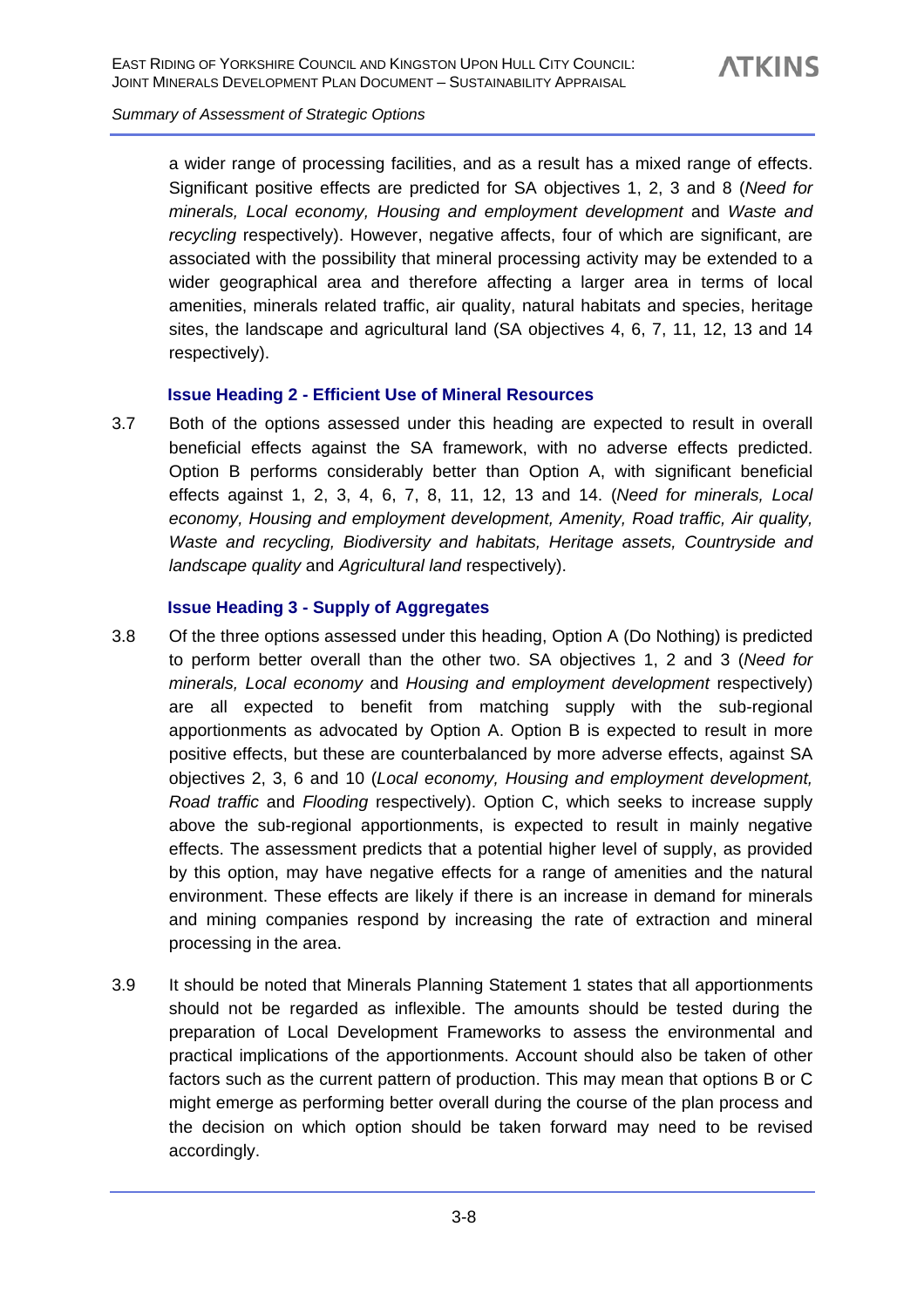#### **Issue Heading 4 - Identifying Locations for Mineral Extraction**

*4a - Approach to identifying Preferred Areas* 

3.10 Option C (Do Nothing), which seeks to identify Preferred Areas and Areas of Search without giving priority to either and treat each site on its merits, scores substantially better than the other two options under this heading. It is expected to produce significant beneficial effects for all SA objectives except SA objective 8 (*Waste and recycling*). The rationale behind this result is based on the option supporting the development of the mineral industry whilst having due consideration for the effects associated with it. Options A and B are both expected to produce overall negative effects; minor negative effects are predicted for both options against SA objectives relating to air quality, water quality, flooding, wildlife, heritage assets and agricultural land (SA objectives 7, 9, 10, 11, 12 and 14 respectively).

#### *4b - Approach in relation to environmental and cultural assets when identifying locations for new resources and providing policy guidance for new and existing sites*

3.11 All four options under this heading are expected to produce overall positive effects against the SA framework, with Options C and D producing more significant effects than Options A and B. However, all four options produce negative effects, albeit of differing magnitude, against SA objectives 1, 2 and 3 (*Need for minerals, Local economy* and *Housing and employment development* respectively). The reason for this result is because the options are expected to restrict the development of the mining industry within the area, but to the benefit of local amenities, wildlife, communities, landscape and heritage.

#### **Issue Heading 5 - Imported Aggregates**

#### *5a - Marine aggregates*

3.12 In terms of overall effects against the sustainability framework, Option C performs best and Option D worst. Whilst Option C performs well against SA objectives 1, 2, 3, 6, 7, 13 and 14 (*Need for minerals, Local economy, Housing and employment*  development, Road traffic, Air quality, Countryside and landscape quality and *Agricultural land* respectively), it results in minor negative effects against those SA objectives related to increasing aggregate recycling, improving water quality and protecting biodiversity (8, 9 and 11 respectively). These negative effects are associated with the increase in water transporation which supports the import of primary aggregates and potentially threatens water ecology. Mixed effects are also predicted against the SA objectives as a result of Option A. The option results in significant benefits for those SA objectives relating to meeting needs for minerals, maintaining the local economy and supporting development, road traffic, air quality and agricultural land (SA objectives 1, 2, 3, 6, 7 and 14 respectively). However, negative effects, most of which are minor, are expected against SA objectives 4, 5, 8, 9 and 11 (*Amenity*, *Recreational activities and healthy lifestyle, Waste and recycling, Water quality* and *Biodiversity and habitats* respectively*)*. Option D, which is the Do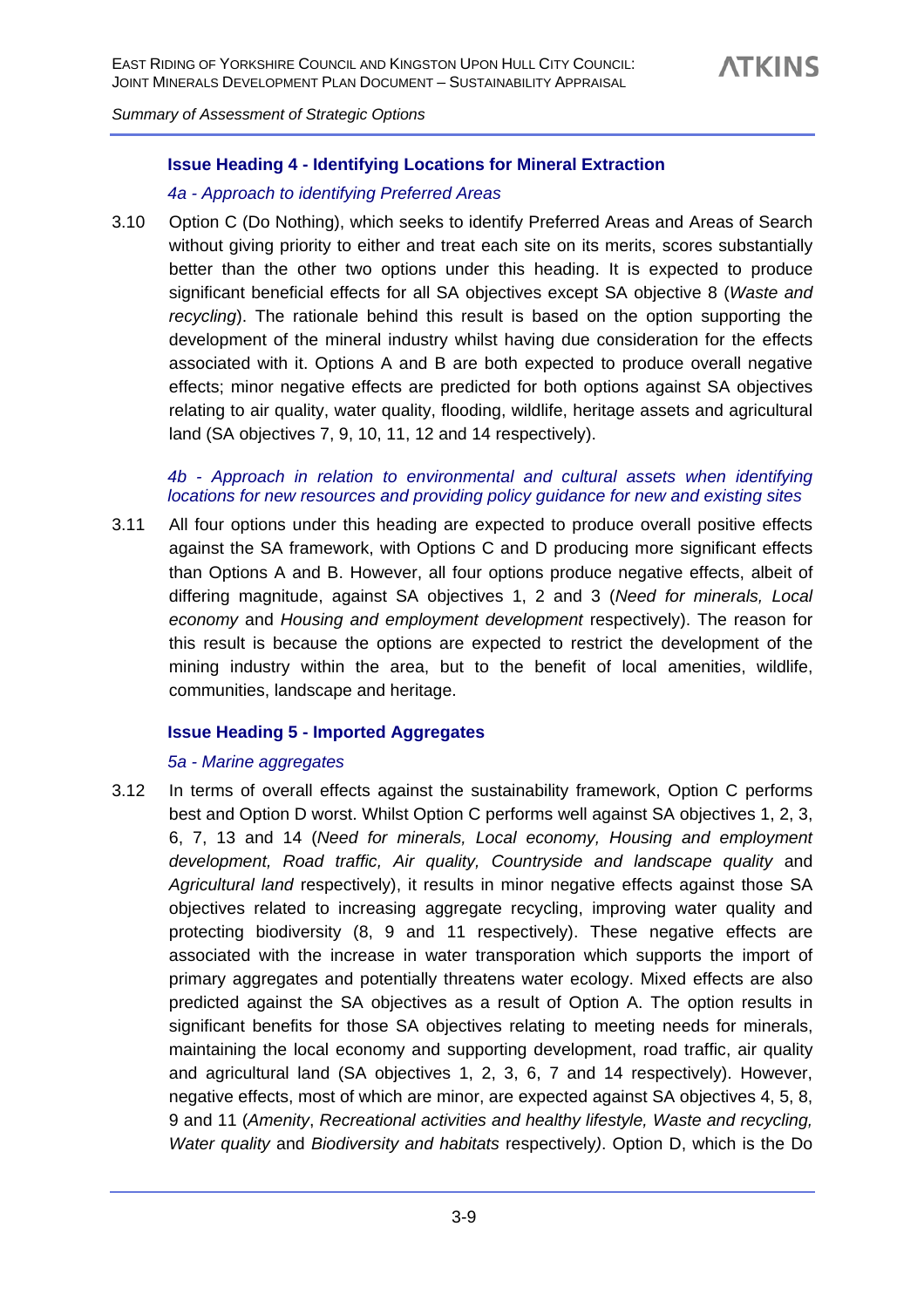Nothing option, results in only minor or no obvious effects against all of the SA objectives, thus presenting no significant adverse or beneficial effects. The assessment indicates that those options which promote the expansion of rail and water mineral transportation are expected to present the best opportunities for supporting sustainability.

#### *5b - Other imported aggregates*

3.13 Of the four options assessed under this heading, Option C, which promotes the development of new rail depots on safeguarded sites for importing aggregates, is expected to perform the best overall, with eight significant positive effects predicted against the following SA objectives: 4 (*Amenity*), 6 (*Road traffic*), 7 (*Air quality*), 8 (*Waste and recycling*), 9 (*Water resources*), 11 (*Biodiversity and habitats*), 12 (*Heritage assets*) and 13 (*Countryside and landscape quality*). However, the other three options also perform well, with no adverse effects and a number of significant beneficial effects.

#### **Issue Heading 6 - Non Aggregate Minerals**

3.14 Under this heading, Options A and B relate to the mining of clay. Overall, Option B performs better than Option A, with a total of 12 significant positive effects, against SA objectives 1 - 6 and 9 - 14 (*Need for minerals, Local economy, Housing and employment development*, *Amenity, Recreational activities and healthy lifestyle, Road traffic, Water resources, Flooding, Biodiversity and habitats, Heritage assets, Countryside and landscape quality* and *Agricultural land* respectively). In contrast to Option B, Option A is likely to limit the supply of clay to meet demand and restrict the development of the mineral industry for the benefit of the local economy, resulting in significant negative effects against SA objectives 1, 2 and 3 respectively. Option C relates to the extraction of chalk and is expected to result in a considerable number of both significant and minor adverse effects, for those SA objectives relating to amenity, natural heritage, mineral related road traffic, air quality, waste and recycling, biodiversity, heritage sites, landscape and agricultural land (SA objectives 4, 5, 6, 7, 8, 11, 12, 13, and 14 respectively). However, this option is expected to benefit SA objectives 1, 2 and 3 (*Need for minerals, Local economy* and *Housing and employment development* respectively). Option D, which relates to limiting the cutting of peat, is expected to benefit all SA objectives relating to community and the natural environment, but produce minor adverse effects against SA objective 1 (*Need for minerals*).

#### **Issue Heading 7 - Energy Minerals**

3.15 Option A relates to coal extraction, and is predicted to result in an overall benefit for sustainability. The option seeks to avoid detrimental impacts on the plan area, in particular local amenities and the Lower Derwent Valley SPA/Ramsar site. It is therefore expected to perform well against those SA objectives relating to local amenity, air and water quality, biodiversity and providing opportunities for recreation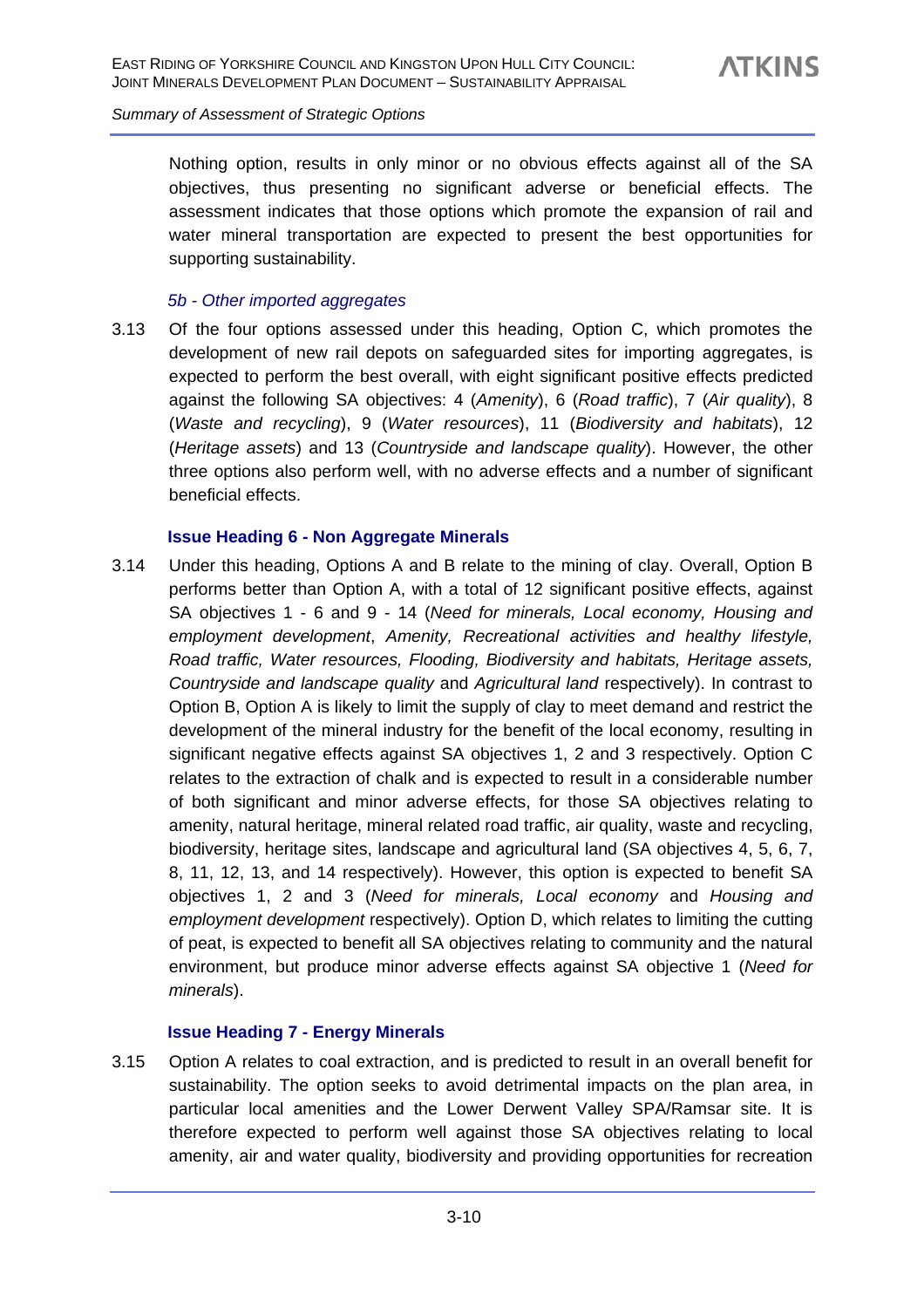an healthy lifestyles (SA objectives 4, 7, 9, 11 and 5 respectively). Option A also scores well against SA objectives 1 and 2 (*Need for minerals* and *Local economy*  respectively). Option B, which relates to the promotion of oil and gas exploration and extraction, is also expected to produce significant positive effects for SA objectives 1 and 2. Although a formal Environmental Impact Assessment (EIA) is not required, applications for borehole exploration and appraisal are expected to have regard to EIA requirements. New production facilities will need to be accompanied by an Environmental Statement where appropriate. Option B therefore performs similarly to Option A against most of the environmental and social objectives, apart from Objective 4 (*Local amenity*), where residual effects are more likely.

#### **Issue Heading 8 - Development Control and the Protection of Local Communities and Natural Resources**

#### *8a - Natural resources*

3.16 Both of the options assessed under this heading are expected to result in positive effects against the majority of SA objectives. The options seek to reduce negative effects to natural resources, therefore benefiting those SA objectives relating to the natural environment (SA objectives  $6 - 14$ ) which in turn is expected to benefit the SA objectives relating to communities (SA objectives 2, 4 and 5). However, these protective policies have the potential to reduce opportunities to extract minerals in the area, thus negatively affecting SA objectives relating to the supply of minerals and supporting housing and employment development (SA objectives 1 and 3 respectively). Option B, which promotes the development of a strategy within the JMDPD for the protection and enhancement of natural resources is expected to produce more significant benefits than Option A, which relies solely on higher level policy.

#### *8b - Local community*

3.17 Two options were assessed under this heading. Both are expected to benefit those SA objectives relating to the natural environment and communities. Option B, which seeks wherever possible to achieve positive benefits for local communities through the management and restoration of mineral sites, is expected to perform better in sustainability terms than Option A. It is predicted to have major beneficial effects for SA objectives relating to the local economy, local amenities, healthy lifestyles, road transportation, air quality, waste and recycling, water resources, flooding, biodiversity, heritage assets and landscape quality (SA objectives 2, 4, 5, 6, 7, 8, 9, 10, 11, 12 and 13 respectively). Owing to the restrictive measures advocated by both options to support local communities, the options have the potential to constrain mineral development, and therefore produce negative effects against SA objectives 1 and 3 (*Need for minerals* and *Housing and employment development*) with Option B resulting in more significant negative effects.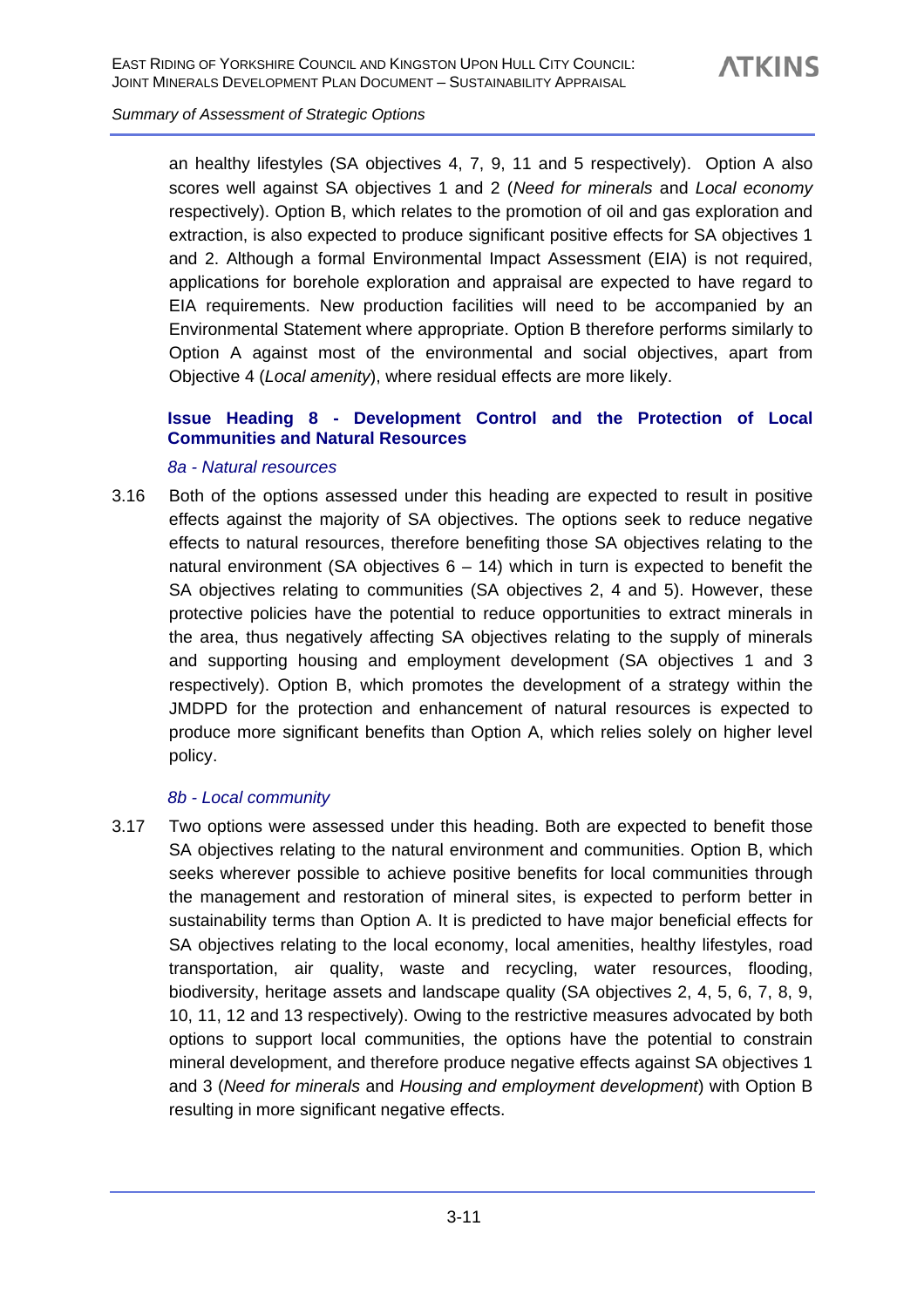#### *8c - Management and restoration of sites*

3.18 Managing and restoring mineral sites on a site by site basis, as advocated by Option A, is expected to produce positive effects for all SA objectives, except SA objective 6 (*Road traffic*) where no effects are predicted. Option B, which proposes a framework that requires the delivery of specific environmental benefits, may have negative effects for the development of mineral sites, and therefore is predicted to have adverse effects for SA objectives 1 and 3 (*Need for minerals* and *Housing and employment development* respectively). However, the benefits for environmental resources and communities are expected to be slightly higher than under Option A for SA objectives 4, 7, 9, 10, 11 (*Amenity, Air quality, Water resources, Flooding and Biodiversity and habitats*).